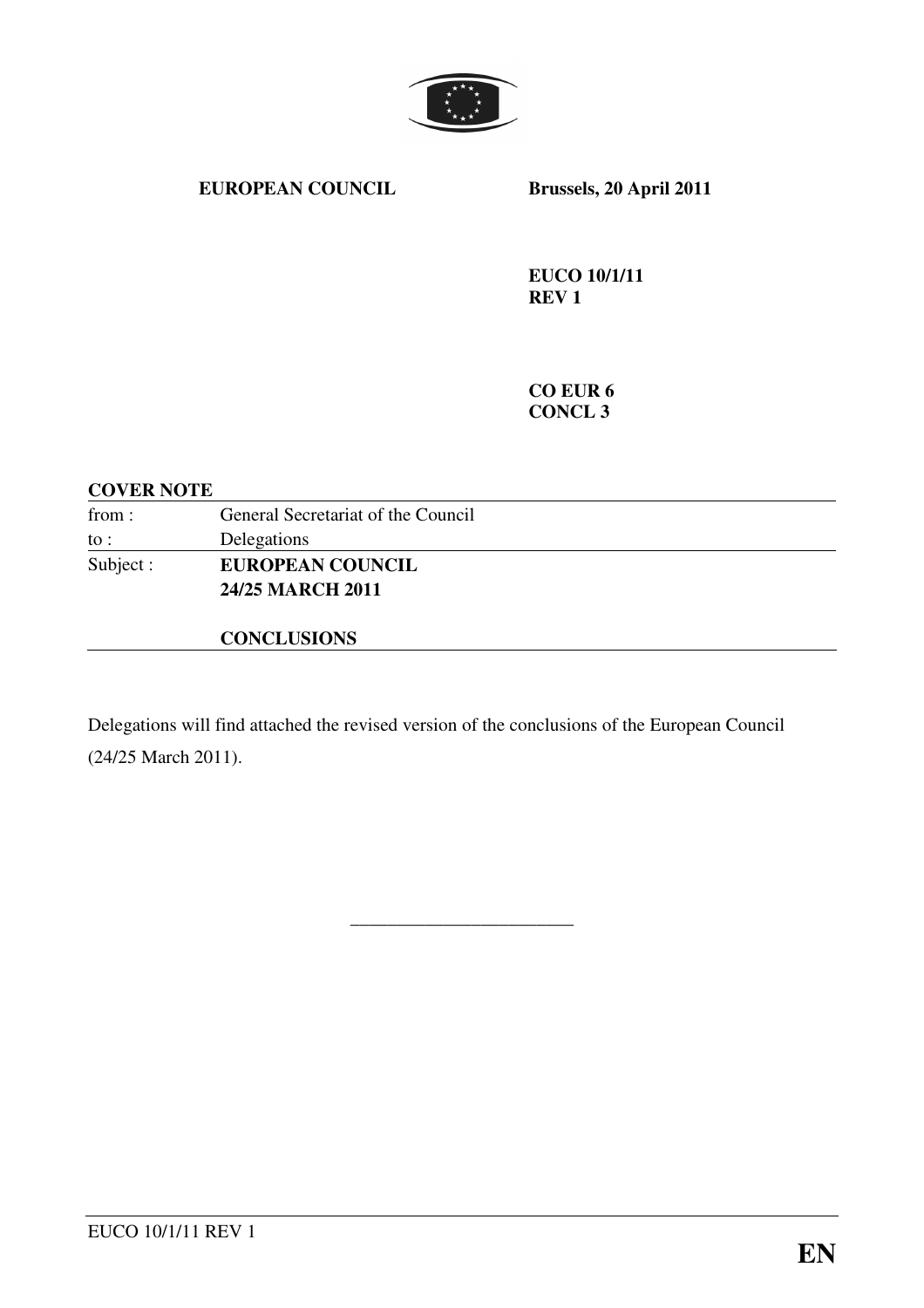*We express our deepest condolences for the large-scale loss of life in Japan and our solidarity with the Japanese people and government. The thoughts of EU citizens are with the many thousands of bereaved families and the hundreds of thousands of people who now have to rebuild their lives and communities. We commend the swift and decisive action taken by the Japanese authorities. Recalling the enduring friendship and close political and economic relations that link the EU to Japan, we are determined to stand by Japan as it strives to overcome the challenges it faces.* 

> $\sim$  $\circ$   $\circ$

*Over recent months, Europe has gone through a serious financial crisis. Although economic recovery in Europe is now on track, risks remain and we must continue our determined action. We adopted today a comprehensive package of measures which should allow us to turn the corner of the financial crisis and continue our path towards sustainable growth. This package will strengthen the economic governance of the European Union and ensure the lasting stability of the euro area as a whole. We also agreed robust action at the EU level to stimulate growth by strengthening the Single Market, reducing the overall burden of regulation and promoting trade with third countries. We discussed the grave situation in Libya, expressing our satisfaction after the adoption of UNSCR 1973 and underlining our determination to contribute to its implementation. Regarding the Southern Neighbourhood, we reiterated our determination to develop a new partnership with the region and called for a rapid implementation of the orientations set on 11 March 2011; we agreed on first concrete steps to support the countries of the Southern Neighbourhood in the short term. Finally, we discussed the lessons to be drawn from the events that occurred in Japan, notably as regards nuclear safety.* 

 $\circ$   $\circ$ 

 $\circ$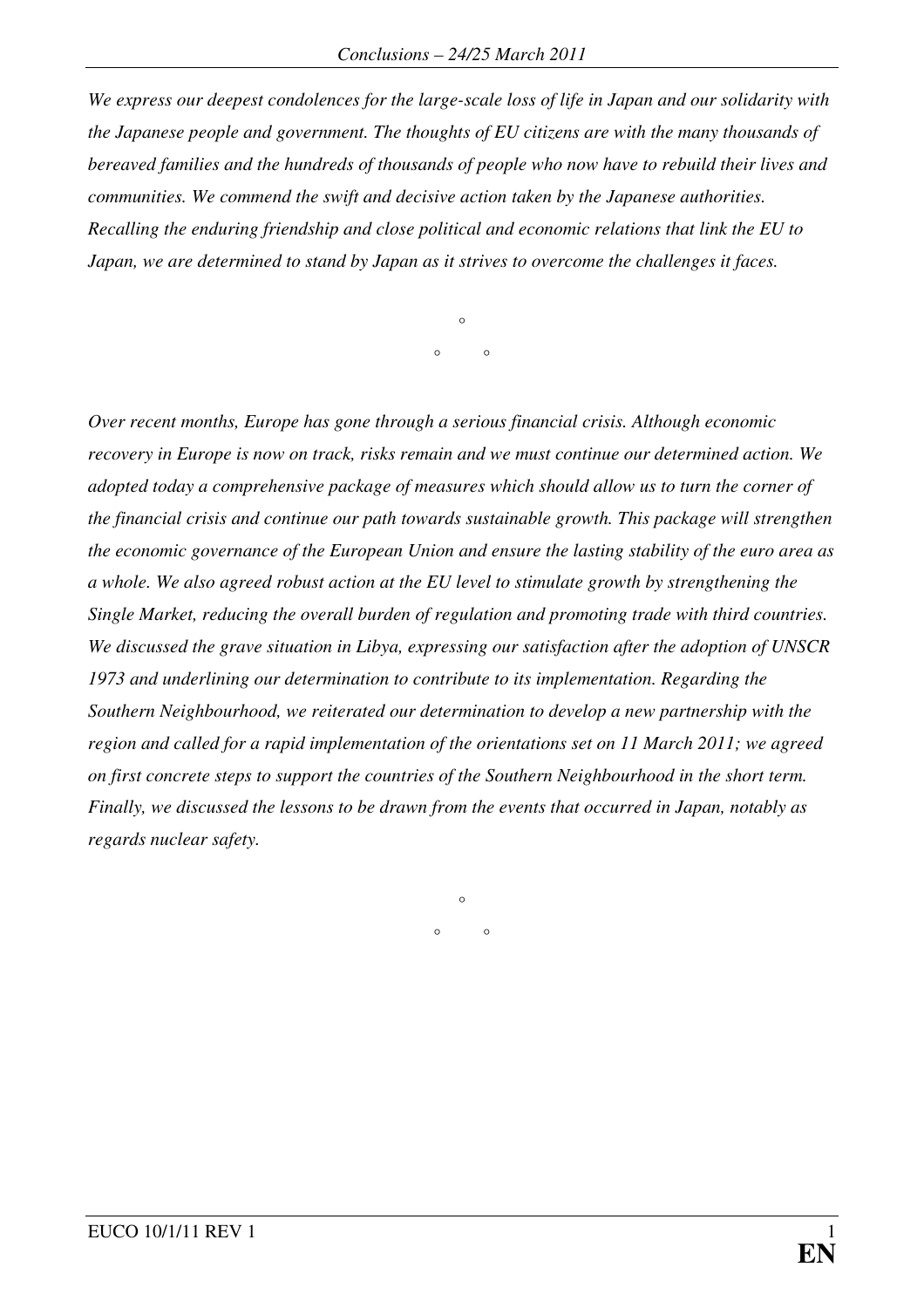# **I. ECONOMIC POLICY**

1. The European Council today adopted a comprehensive package of measures to respond to the crisis, preserve financial stability and lay the ground for smart, sustainable, socially inclusive and job-creating growth. This will strengthen the economic governance and competitiveness of the euro area and of the European Union.

## *Implementing the European Semester: Europe 2020, fiscal consolidation and structural reform*

- 2. Within the new framework of the European semester, the European Council endorsed the priorities for fiscal consolidation and structural reform.**<sup>1</sup>** It underscored the need to give priority to restoring sound budgets and fiscal sustainability, reducing unemployment through labour market reforms and making new efforts to enhance growth. All Member States will translate these priorities into concrete measures to be included in their Stability or Convergence Programmes and National Reform Programmes. On this basis, the Commission will present its proposals for country-specific opinions and recommendations in good time for their adoption before the June European Council.
- 3. In particular, Member States will present multi-annual consolidation plans including specific deficit, revenue and expenditure targets, the strategy envisaged to reach these targets and a timeline for its implementation. Fiscal policies for 2012 should aim to restore confidence by bringing debt trends back onto a sustainable path and ensuring that deficits are brought back below 3 % of GDP in the timeframe agreed upon by the Council. This requires in most cases an annual structural adjustment well above 0.5% of GDP. Consolidation should be frontloaded in Member States facing very large structural deficits or very high or rapidly increasing levels of public debt.

 **1** In line with the Council's conclusions of 15 February and 7 March 2011 and further to the Commission's Annual Growth Survey. See also the Presidency's synthesis report of 16 March 2011.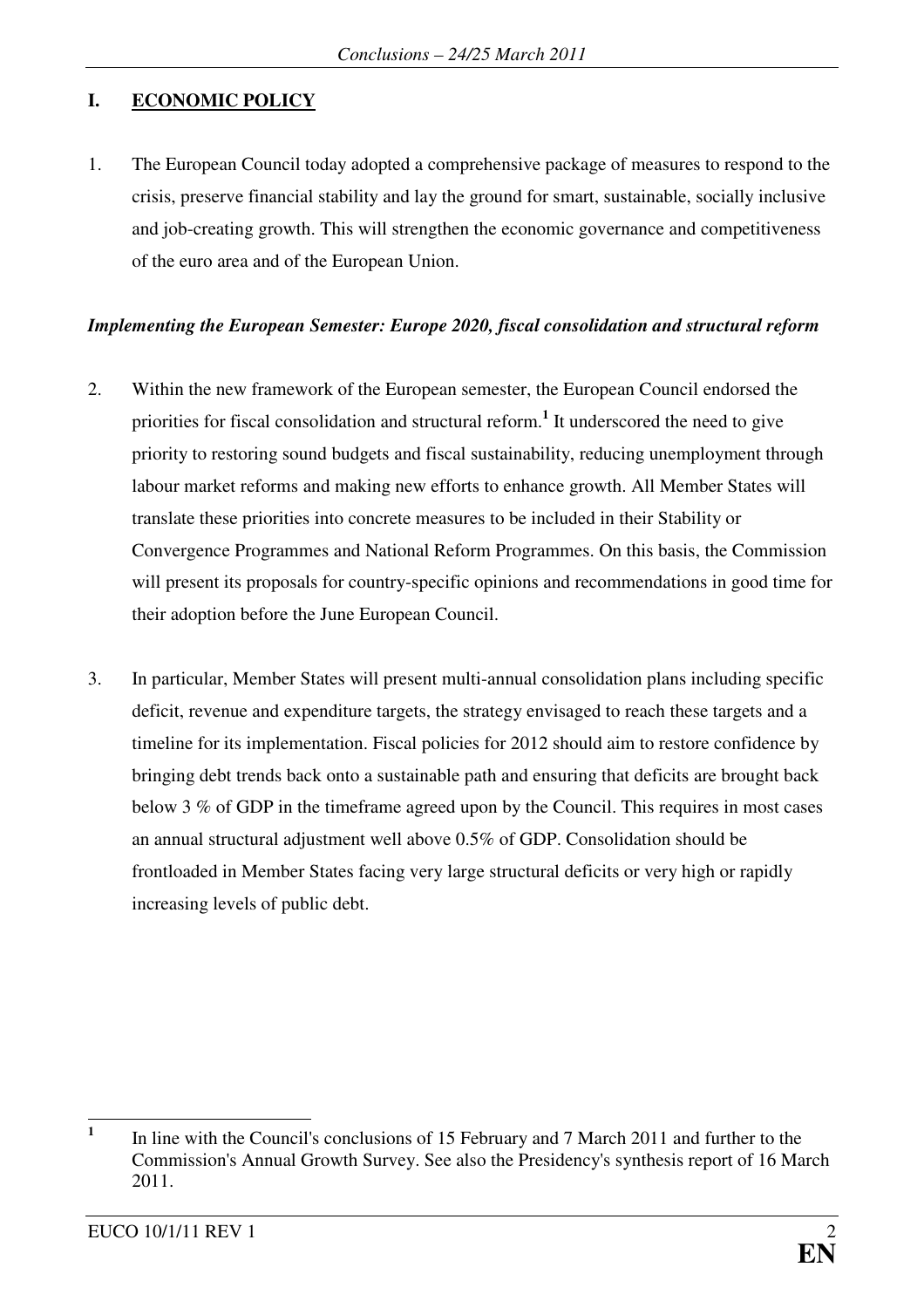- 4. Fiscal consolidation efforts must be complemented by growth-enhancing structural reforms. To that end, Member States emphasise their commitment to the Europe 2020 Strategy. In particular, they will implement measures in order to:
	- make work more attractive;
	- help the unemployed get back to work;
	- combat poverty and promote social inclusion;
	- invest in education and training;
	- balance security and flexibility;
	- reform pension systems;
	- attract private capital to finance growth;
	- boost research and innovation:
	- and allow cost-effective access to energy and step up energy efficiency policies.
- 5. Member States will set out the main measures required to move towards the Europe 2020 headline targets as agreed in June 2010. They will also present policy measures to correct harmful and persistent macroeconomic imbalances and improve competitiveness.
- 6. In implementing these policies, and in order to ensure wide ownership, close cooperation will be maintained with the European Parliament and other EU institutions and advisory bodies (ESC, CoR), with the full involvement of national parliaments, social partners, regions and other stakeholders.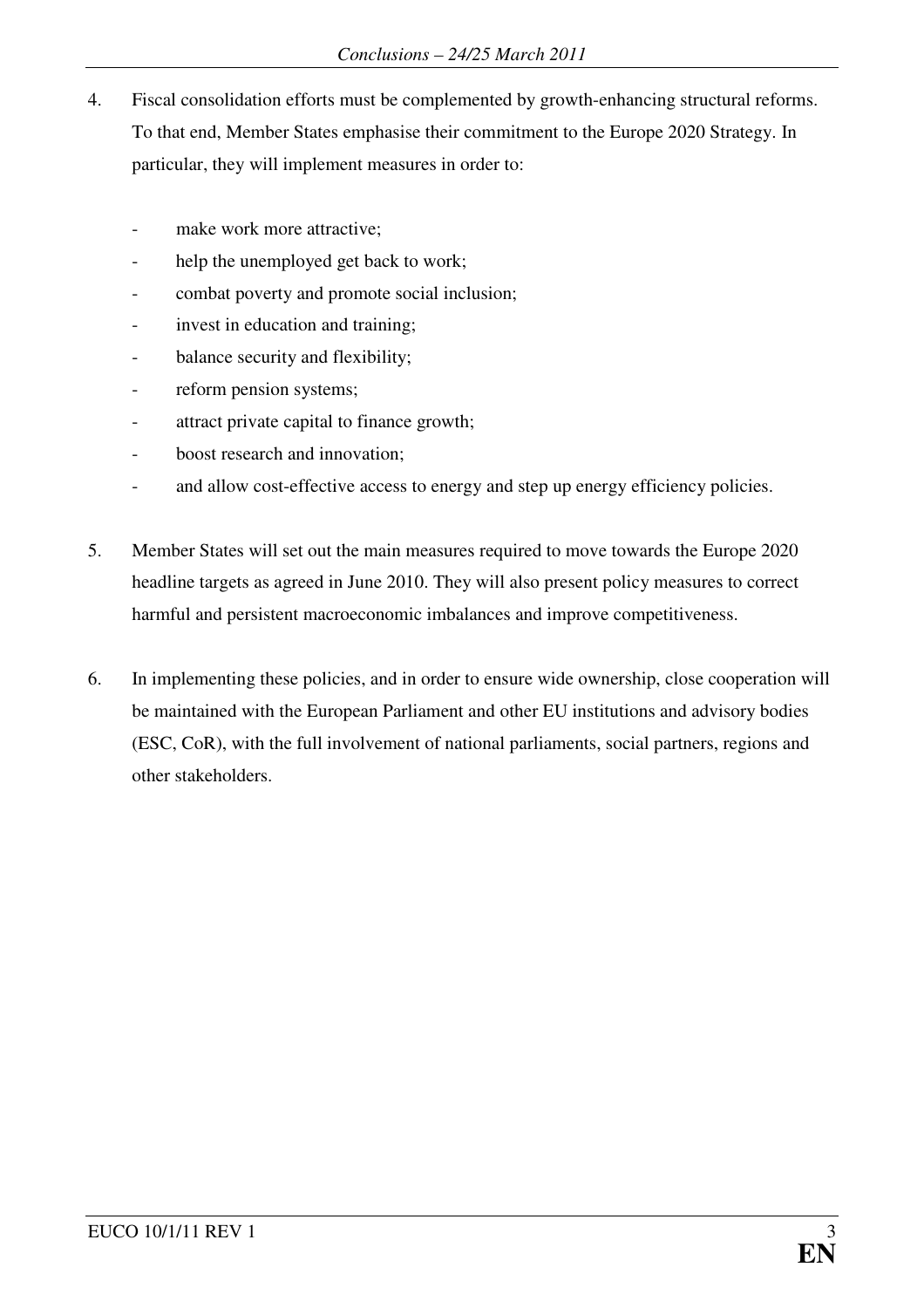- 7. The Single Market has a key role to play in delivering growth and employment and promote competitiveness. The European Council welcomes the Commission's intention to present the Single Market Act and invites the European Parliament and the Council to adopt by the end of 2012 a first set of priority measures to bring a new impetus to the Single Market. Particular emphasis should be laid on measures which create growth and jobs and bring tangible results to citizens and businesses. Emphasis should also be put on completing the Digital Single Market. The overall regulatory burden, in particular for SMEs, should be reduced at both European and national levels. The Commission will report on this issue by the summer. The European Council also welcomed the intention of the Commission to propose ways of exempting micro-enterprises from certain future regulations. On the basis of the Commission's communication "Towards a better functioning single market for services", the European Council calls on Member States to fully implement the services Directive and on the Commission and Member States to take further actions where necessary to improve the internal market for services.
- 8. The external dimension of the Single Market is also important and the focus should be on promoting free, fair and open trade, with a focus on concluding the WTO Doha Round and Free Trade Agreements in 2011 in line with the conclusions of the 16 September 2010 European Council. Work should be rapidly taken forward, following the Commission report setting out priorities for dismantling barriers to trade in third countries.

## *Strengthening governance*

- 9. The package of six legislative proposals on economic governance is key to ensuring enhanced fiscal discipline and avoiding excessive macroeconomic imbalances. It includes a reform of the Stability and Growth Pact aimed at enhancing the surveillance of fiscal policies and applying enforcement measures more consistently and at an earlier stage, new provisions on national fiscal frameworks and a new surveillance of macroeconomic imbalances.
- 10. The European Council welcomes the general approach reached on the proposals in the Council, opening the way for negotiations with the European Parliament. It called for work to be taken forward with a view to their adoption in June 2011.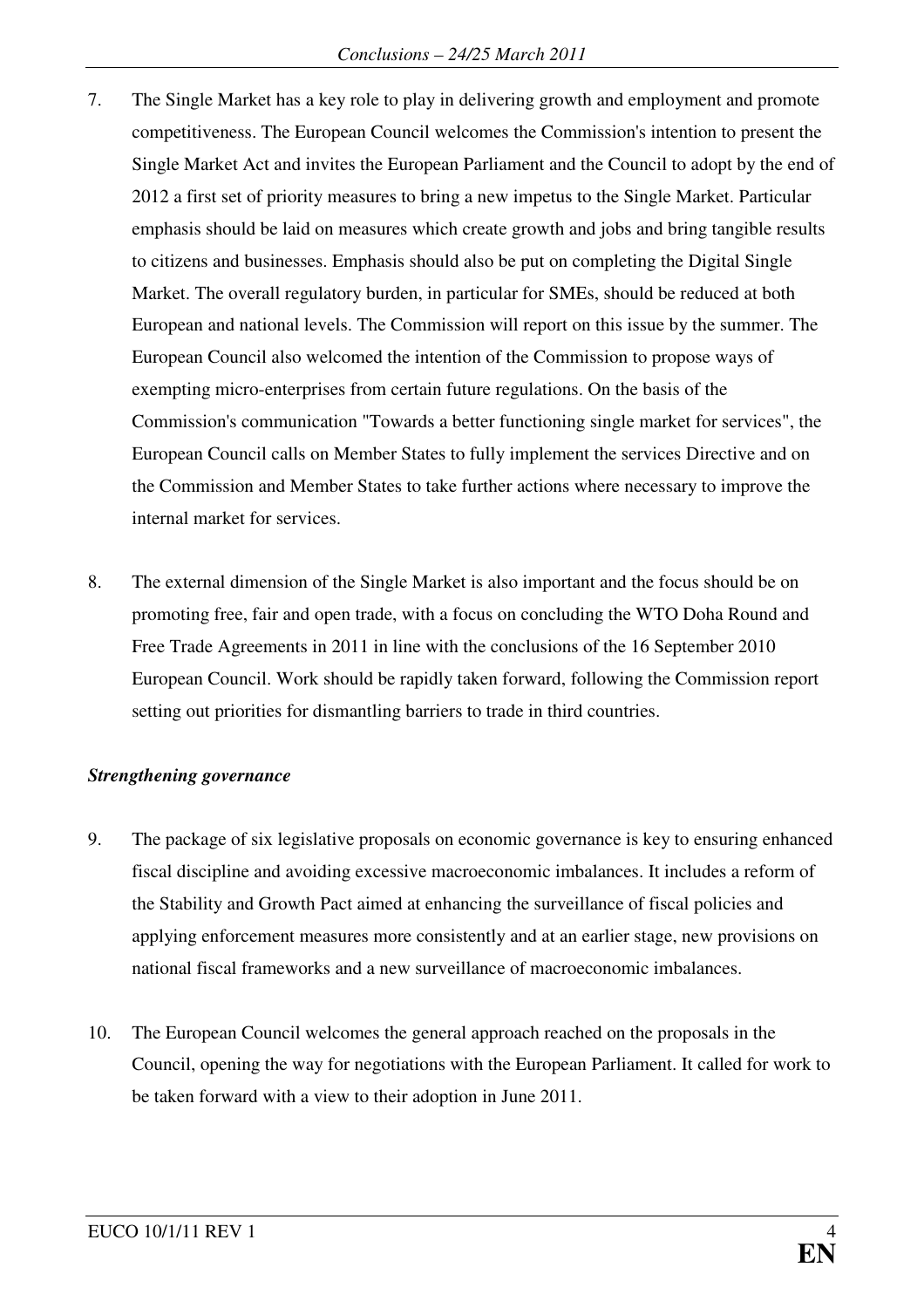## *Providing a new quality of economic policy coordination: the Euro Plus Pact*

- 11. The Euro Plus Pact as agreed by the euro area Heads of State or government and joined by Bulgaria, Denmark, Latvia, Lithuania, Poland, Romania (see Annex I) will further strengthen the economic pillar of EMU and achieve a new quality of economic policy coordination, with the objective of improving competitiveness and thereby leading to a higher degree of convergence reinforcing our social market economy. The Pact remains open for other Member States to join. The Pact will fully respect the integrity of the Single Market.
- 12. The Member States that have signed up to the Pact are committed, on the basis of the indicators and principles it contains, to announce a set of concrete actions to be achieved within the next twelve months. A number of Member States have already announced first commitments. All participating Member States will present their commitments as soon as possible and in any event in time for their inclusion in their Stability or Convergence Programmes and National Reform Programmes to be submitted in April and for their assessment at the June European Council.

## *Restoring the health of the banking sector*

13. The European Banking Authority and relevant authorities are carrying out stress tests. The European Council underlines the importance of the peer review process to be conducted in close cooperation with national supervisors, the European Systemic Risk Board, the Commission and the European Central Bank in order to increase the consistency and quality of the results. A high level of disclosure for banks will be ensured, including on sovereign debt holdings.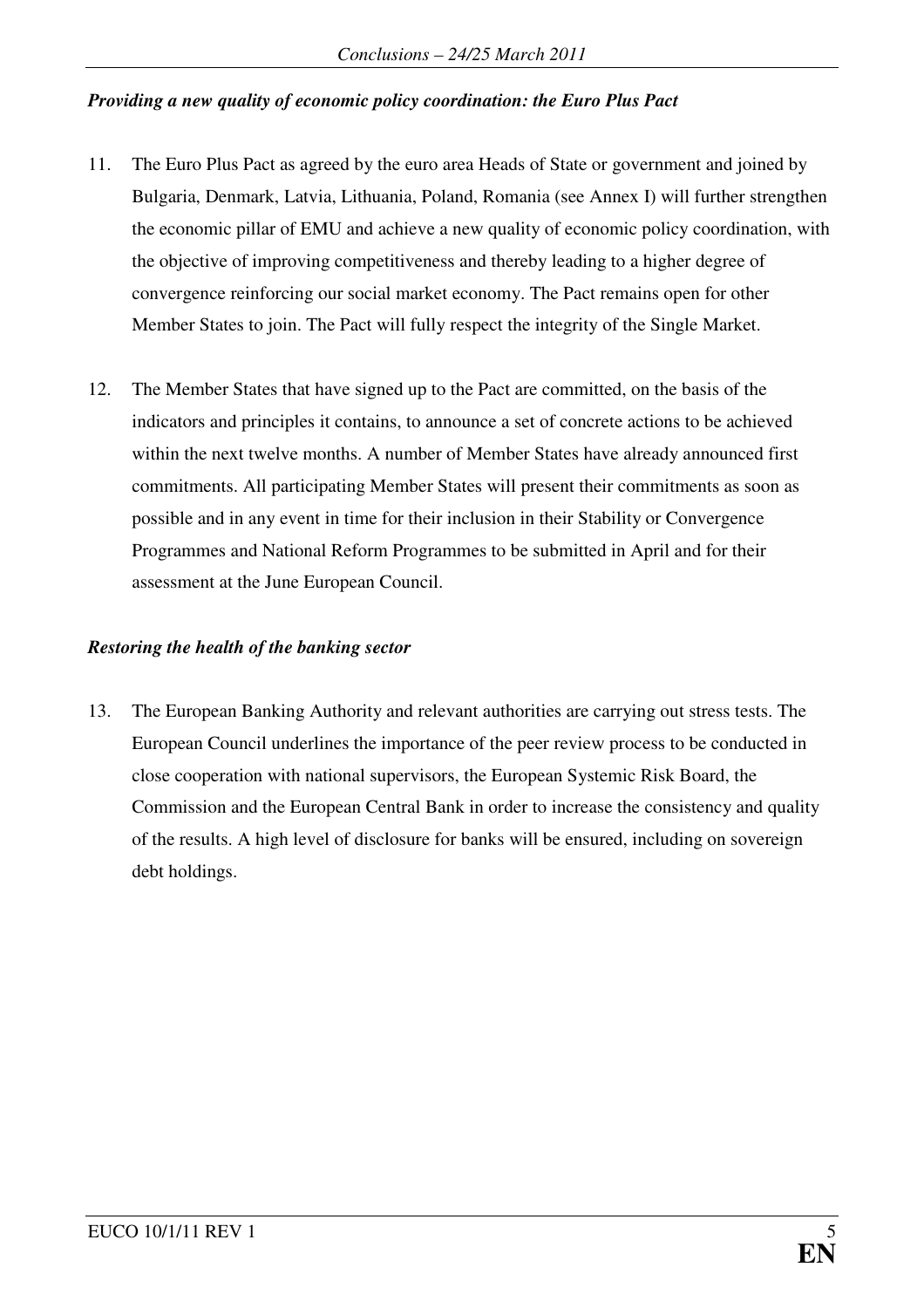- 14. Member States will prepare, ahead of the publication of the results, specific and ambitious strategies for the restructuring of vulnerable institutions, including private sector solutions (direct financing from the market or asset sales) but also a solid framework in line with State aid rules for the provision of government support in case of need.
- 15. As agreed by the European Council in June 2010, the introduction of a global financial transaction tax should be explored and developed further. The European Council notes the intention of the Commission to produce a report on taxation of the financial sector by autumn 2011 at the latest.

## *Strengthening the stability mechanisms of the euro area*

- 16. Recalling the importance of ensuring financial stability in the euro area, the European Council adopted the decision amending the TFEU with regard to the setting up of the European Stability Mechanism. It calls for the rapid launch of national approval procedures with a view to its entry into force on 1 January 2013.
- 17. The European Council welcomes the decisions taken by the euro area Heads of State or government on 11 March and endorses the features of the ESM (see Annex II). The preparation of the ESM treaty and the amendments to the EFSF agreement, to ensure its EUR 440 billion effective lending capacity, will be finalised so as to allow signature of both agreements at the same time before the end of June 2011.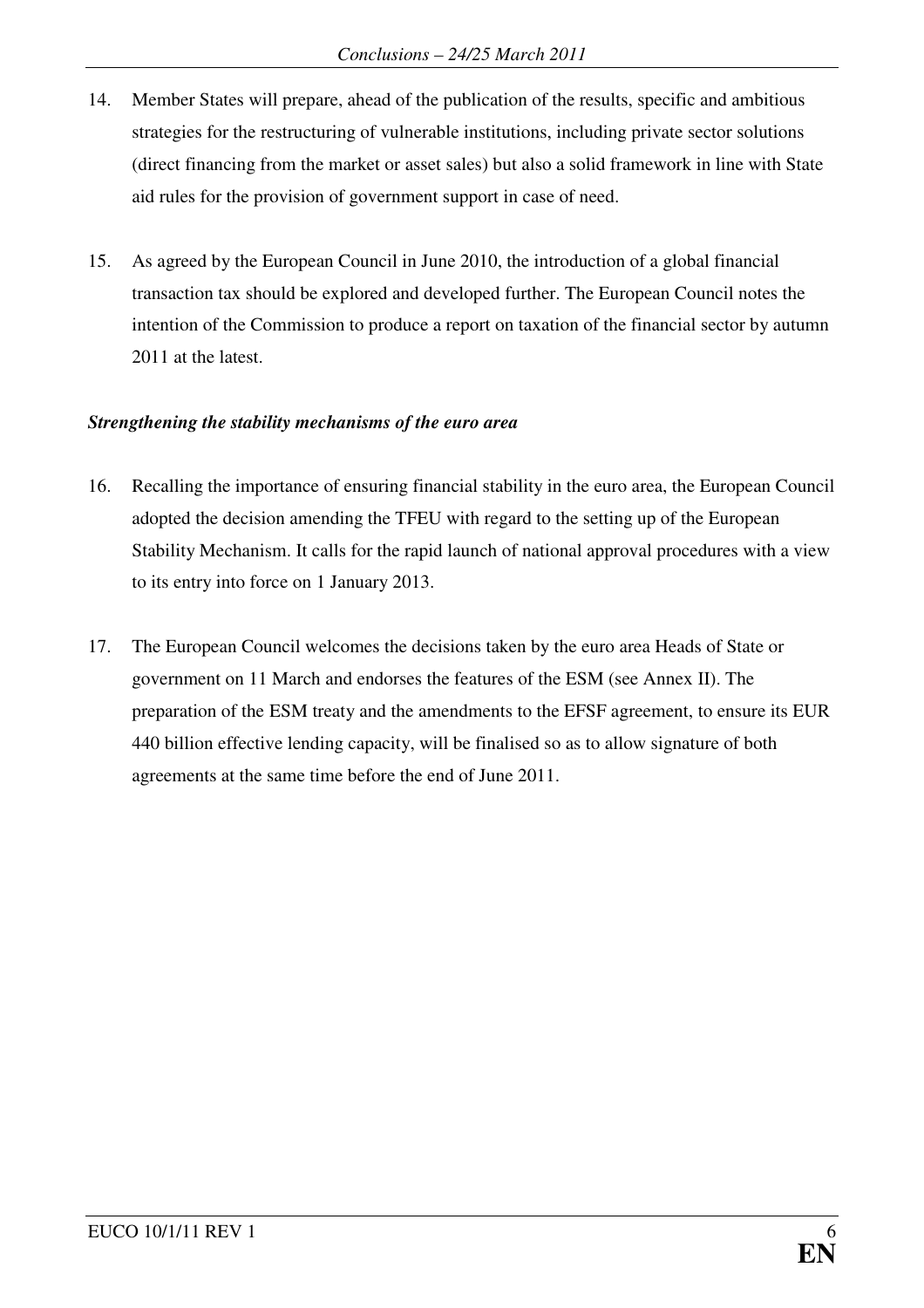## **II. LIBYA / SOUTHERN NEIGHBOURHOOD**

18. The European Council discussed the situation in Libya and endorsed the conclusions adopted by the Foreign Affairs Council on 21 March. Recalling its March 11 Declaration, the European Council expressed its satisfaction after the adoption of UN Security Council Resolution 1973, which expresses the principle of the responsibility to protect, and underlined its determination to contribute to its implementation. It also welcomed the Paris Summit of 19 March as a decisive contribution to its implementation. It condemned the continued defiance by the Libyan regime of UN Security Council Resolutions 1970 and 1973, and the violent and brutal repression the regime continues to inflict upon its own citizens. It noted that the actions taken in conformity with the mandate from the Security Council significantly contributed to protecting civilians and civilian-populated areas under threat of attack and helped to save lives of civilians. When the civilian populations are safe and secure from the threat of attack and the objectives of UNSCR 1973 are met, military operations will come to an end.

The European Council emphasised the key role of Arab countries, and particularly the Arab League, in actively supporting the implementation of UNSCR 1973, and in finding a political solution to the crisis.

19. In line with UNSCR 1973, the European Union, together with the League of Arab States, the United Nations and the African Union, will intensify its efforts to find a solution to the crisis which responds to the legitimate demands of the Libyan people. The European Council reiterated its call on Colonel Kadhafi to relinquish power immediately in order to allow Libya to rapidly embark on an orderly and Libyan-led transition to democracy through a broadbased dialogue, also taking into consideration the need to ensure Libya's sovereignty and territorial integrity. The EU stands ready to help foster this dialogue, including with the National Transition Council, and to assist a new Libya economically and in the building of its new institutions, in cooperation with the United Nations, the Arab League, the African Union and others.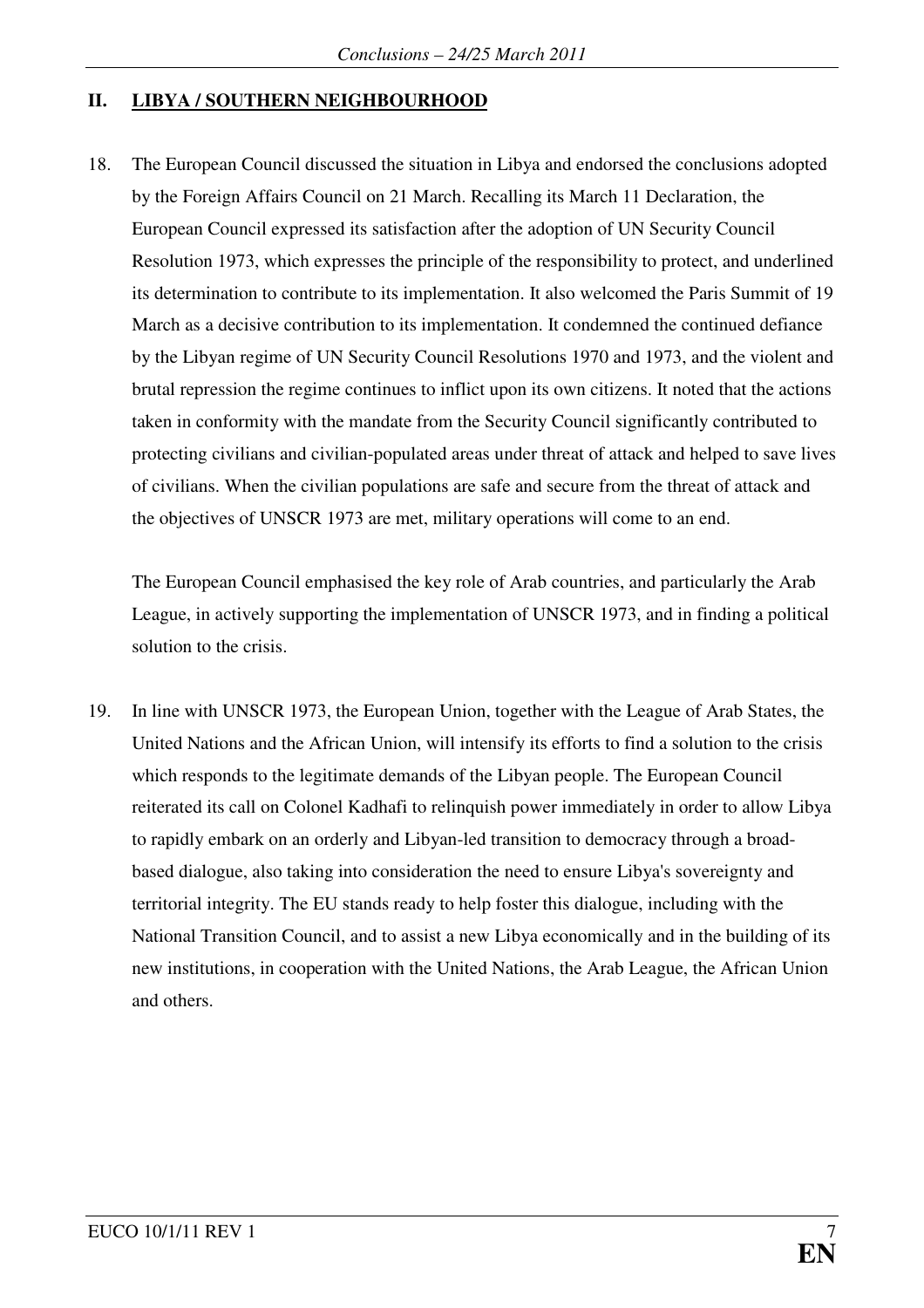- 20. The European Union has acted swiftly to implement the sanctions imposed by UNSC resolutions 1970 and 1973, including the designation of additional persons and entities in the EU autonomous list of persons and entities subject to restrictive measures. The European Union stands ready to initiate and adopt further sanctions, including measures to ensure that oil and gas revenues do not reach the Kadhafi regime. Member States will take similar proposals to the UNSC.
- 21. The humanitarian situation in Libya and on its borders remains a source of serious concern. The EU will continue to provide humanitarian assistance to all those affected, in close cooperation with all the humanitarian agencies and NGOs involved. The EU has stepped up and will continue its planning on support for humanitarian assistance / civil protection operations, including by maritime means.
- 22. The European Council noted with satisfaction the smooth conduct of the referendum on constitutional amendments held in Egypt on 19 March as a significant step towards a more open and democratic political system.
- 23. Noting that the situation in each country is different, the European Council expressed its utmost concern at the situation in Syria, Yemen and Bahrain, strongly condemned the escalation of violence and the use of force against demonstrators, and urged all parties concerned to engage in meaningful and constructive dialogue without delay or preconditions. It endorsed the conclusions adopted by the Foreign Affairs Council on 21 March.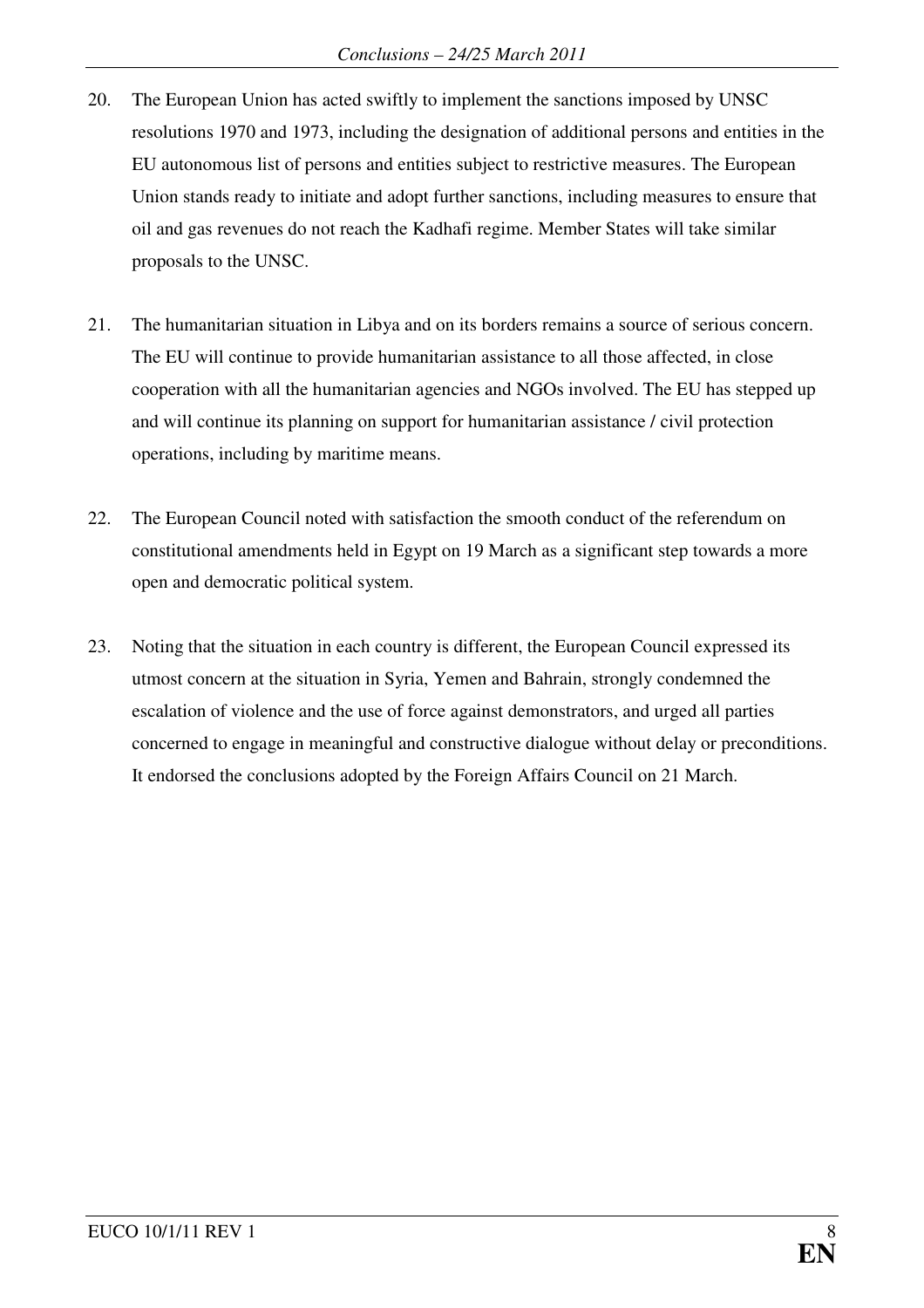- 24. Work should be rapidly taken forward to develop a new partnership with the region, in line with the European Council's declaration of 11 March 2011. This partnership will be founded on deeper economic integration, broader market access and closer political cooperation, and will follow a differentiated and performance-based approach. As first steps in the implementation of the 11 March package, and on the basis of the joint Commission/High Representative communication, the European Council calls for rapid progress to be made along the following lines:
	- the EU and its Member States will step up their humanitarian assistance;
	- ongoing aid programmes in the Southern Mediterranean countries will be screened and refocused, where possible in dialogue with the countries concerned;
	- the ceiling for EIB operations for Mediterranean countries undertaking political reform should be increased by EUR 1 billion, without reducing operations in the EU's Eastern neighbours;
	- EBRD shareholders should consider the possible extension of the Bank's activities to countries in the Southern Neighbourhood;
	- the proposals on pan-Euro-Mediterranean rules of origin should be adopted without delay and the Commission is invited to present proposals on further means to enhance trade and foreign direct investment in the region in the short, medium and long term.
- 25. The European Council welcomes the recent visit of the Presidency and the Commission to Egypt as part of a first phase of consultations to promote a comprehensive approach to migration between the countries of the Southern Neighbourhood region and the European Union. In this context the European Council invites the Commission to present its proposals on the Global Approach to Migration as well as on the Mobility Partnership well in advance of the June European Council.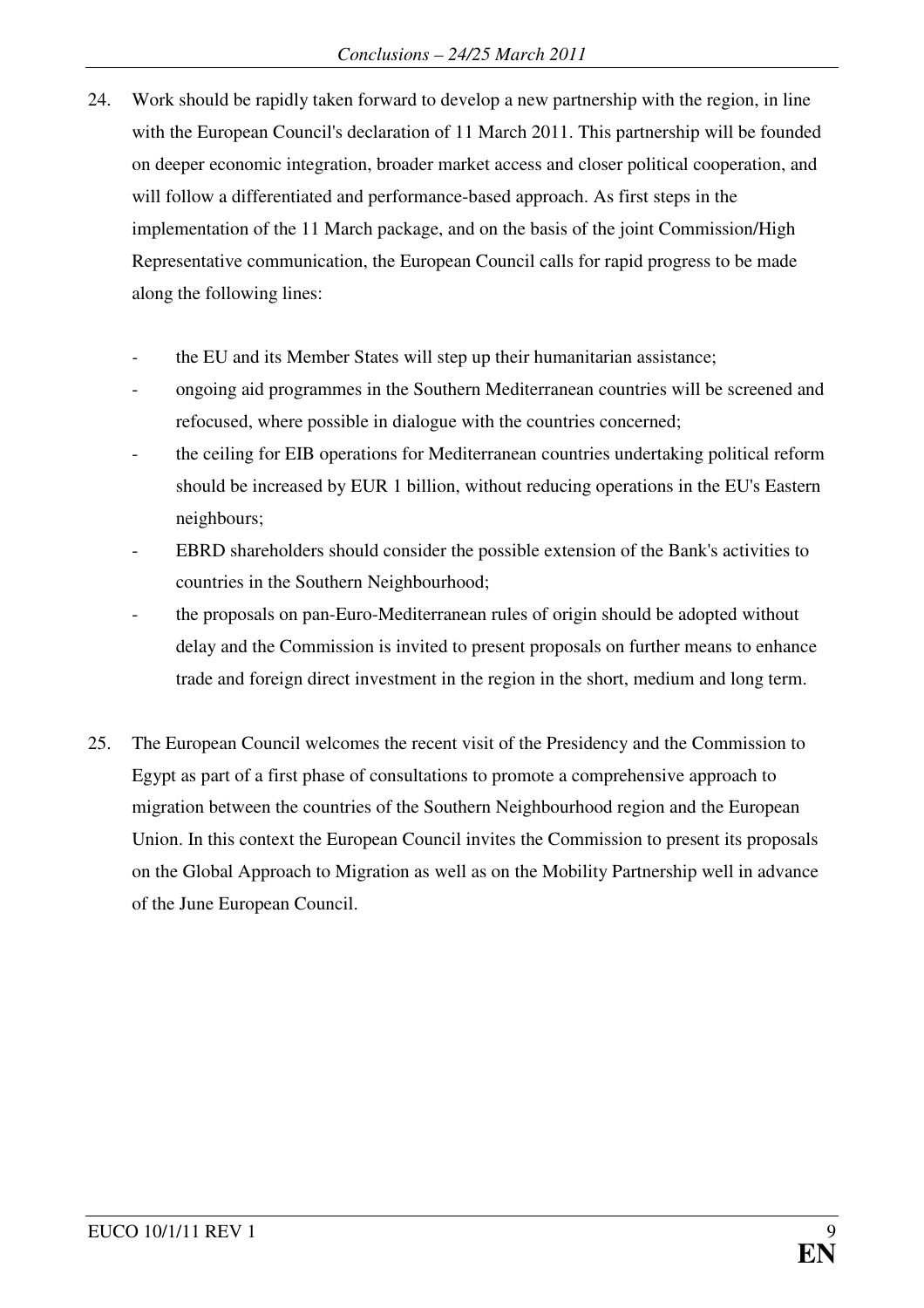26. The European Council also looks forward to the presentation by the Commission of a Plan for the development of capacities to manage migration and refugee flows in advance of the June European Council. Agreement should be reached by June 2011 on the regulation enhancing the capabilities of Frontex. In the meantime the Commission will make additional resources available in support to the agency's 2011 Hermes and Poseidon operations and Member States are invited to provide further human and technical resources. The EU and its Member States stand ready to demonstrate their concrete solidarity to Member States most directly concerned by migratory movements and provide the necessary support as the situation evolves.

# **III. JAPAN**

- 27. The European Union will support Japan as it strives to overcome the challenges it faces after the earthquake and the tsunami that struck it with such tragic consequences.
- 28. Following an initial request from the Japanese government, it is mobilising relief supplies for the affected population. It stands ready to provide further support if requested. More generally, the EU is interested in developing its cooperation with Japan on disaster relief.
- 29. The European Union commends the swift and decisive action taken by the Japanese authorities in response to disorder on financial markets. It welcomes the action taken by the G7 on the yen. It stands ready to cooperate fully with Japan to address the economic and financial consequences of these events, including in the framework of the G8 and the G20.
- 30. Looking to the future, the European Council reiterates the strategic importance of the EU/Japan relationship. The forthcoming summit must be used to strengthen this relationship and bring forward our common agenda, including through the potential launch of negotiations for a free trade agreement on the basis that Japan is willing to tackle *inter alia* the issue of non-tariff barriers and restrictions on public procurement.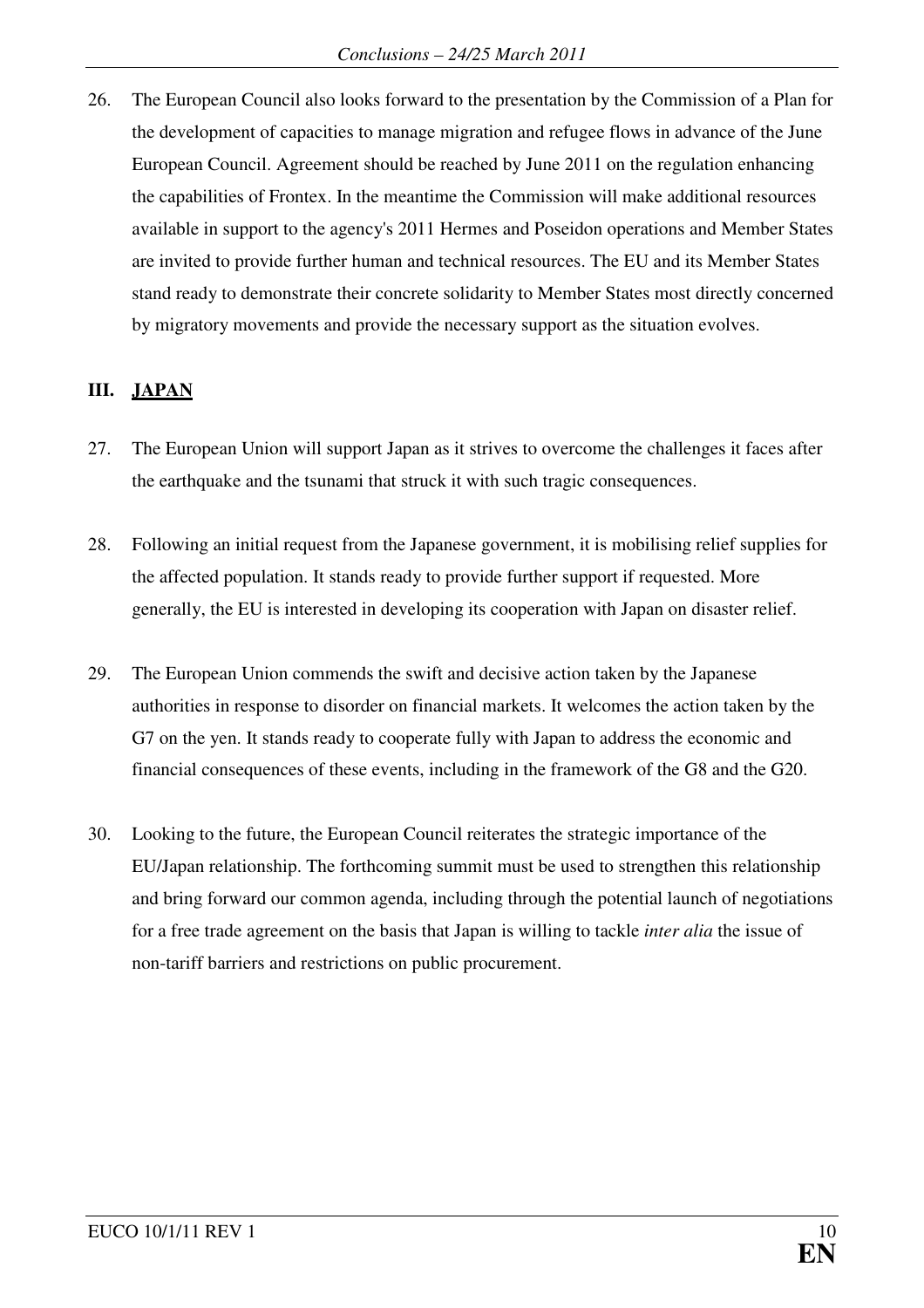- 31. In this connection, the European Council stresses the need to fully draw the lessons from these events, and to provide all necessary information to the public. Recalling that the energy mix is the competence of Member States**,** it calls for work to be taken forward as a matter of priority on the following aspects:
	- the safety of all EU nuclear plants should be reviewed, on the basis of a comprehensive and transparent risk and safety assessment ("stress tests"); the European Nuclear Safety Regulatory Group (ENSREG) and the Commission are invited to develop as soon as possible the scope and modalities of these tests in a coordinated framework in the light of lessons learned from the accident in Japan and with the full involvement of Member States, making full use of available expertise (notably from the Western European Nuclear Regulators Association); the assessments will be conducted by independent national authorities and through peer review; their outcome and any necessary subsequent measures that will be taken should be shared with the Commission and within the ENSREG and should be made public; the European Council will assess initial findings by the end of 2011, on the basis of a report from the Commission;
	- the priority of ensuring the safety of nuclear plants obviously cannot stop at our borders; the EU will request that similar "stress tests" be carried out in the neighbouring countries and worldwide, regarding both existing and planned plants; in this regard full use should be made of relevant international organisations;
	- the highest standards for nuclear safety should be implemented and continuously improved in the EU and promoted internationally;
	- the Commission will review the existing legal and regulatory framework for the safety of nuclear installations and will propose by the end of 2011 any improvements that may be necessary. Member States should ensure the full implementation of the Directive on the safety of nuclear installations. The proposed Directive on the management of spent fuel and radioactive waste should be adopted as soon as possible. The Commission is invited to reflect on how to promote nuclear safety in neighbouring countries;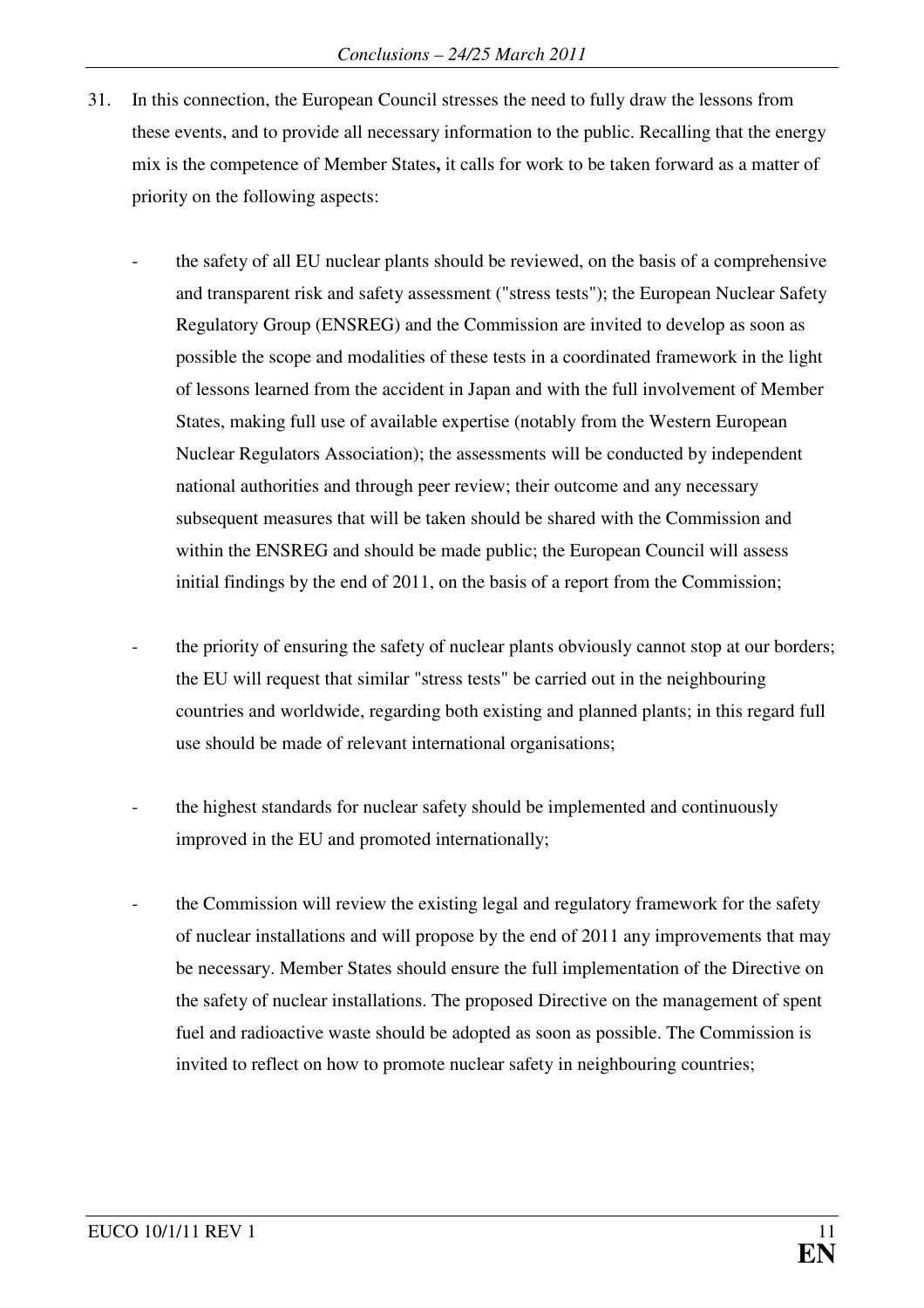- consequences for the world and for the EU need to be closely monitored, paying particular attention to the volatility of energy and commodity prices, in particular in the context of the G20.

\_\_\_\_\_\_\_\_\_\_\_\_\_\_\_\_\_\_\_\_\_\_\_\_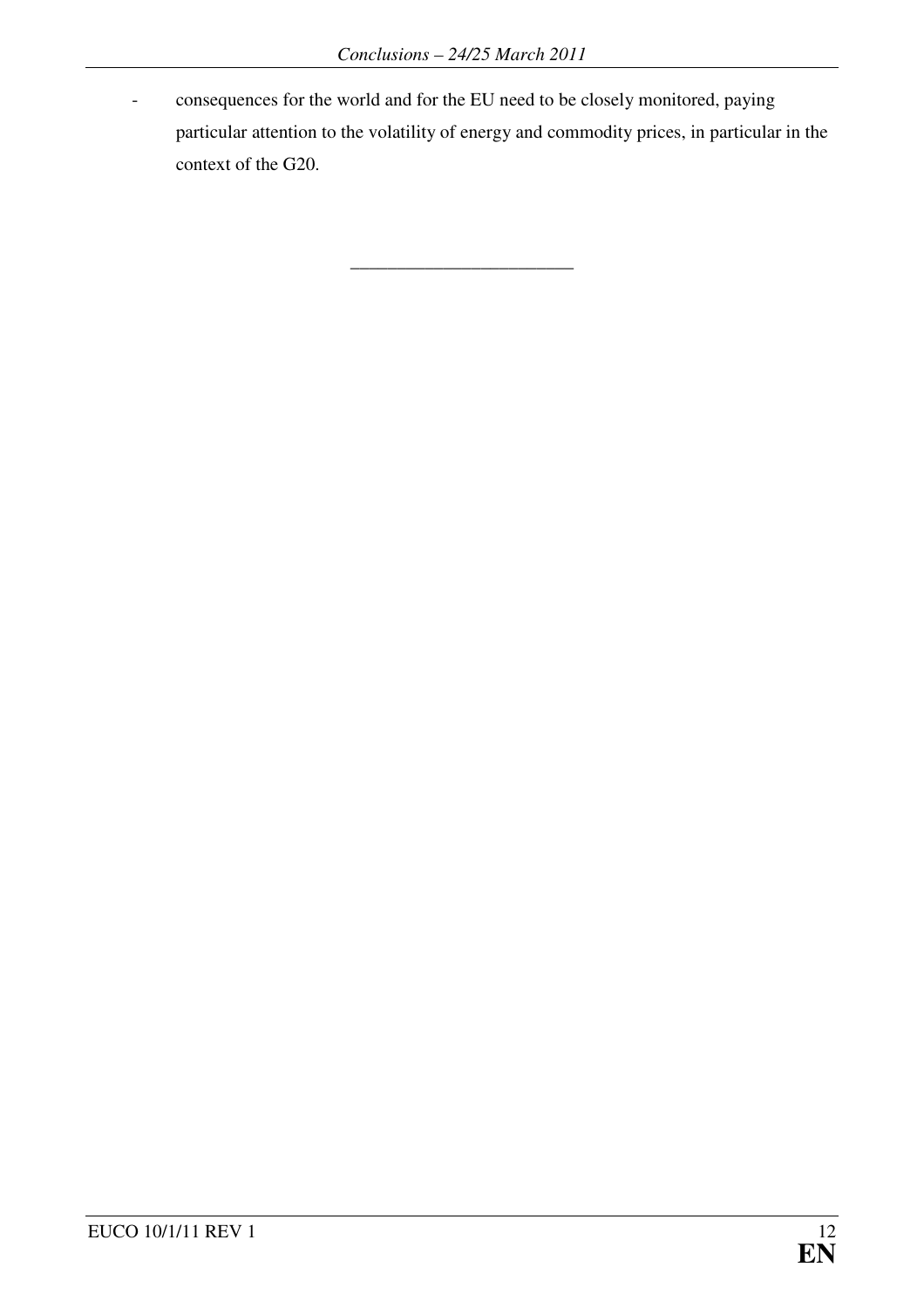# **ANNEX I**

# **THE EURO PLUS PACT STRONGER ECONOMIC POLICY COORDINATION FOR COMPETITIVENESS AND CONVERGENCE**

This Pact has been agreed by the euro area Heads of State or government and joined by Bulgaria, Denmark, Latvia, Lithuania, Poland, Romania to strengthen the economic pillar of the monetary union, achieve a new quality of economic policy coordination, improve competitiveness, thereby leading to a higher degree of convergence. This Pact focuses primarily on areas that fall under national competence and are key for increasing competitiveness and avoiding harmful imbalances. Competitiveness is essential to help the EU grow faster and more sustainably in the medium and long term, to produce higher levels of income for citizens, and to preserve our social models. Other Member States are invited to participate on a voluntary basis.

This renewed effort for stronger economic policy coordination for competitiveness and convergence rests on **four guiding rules**: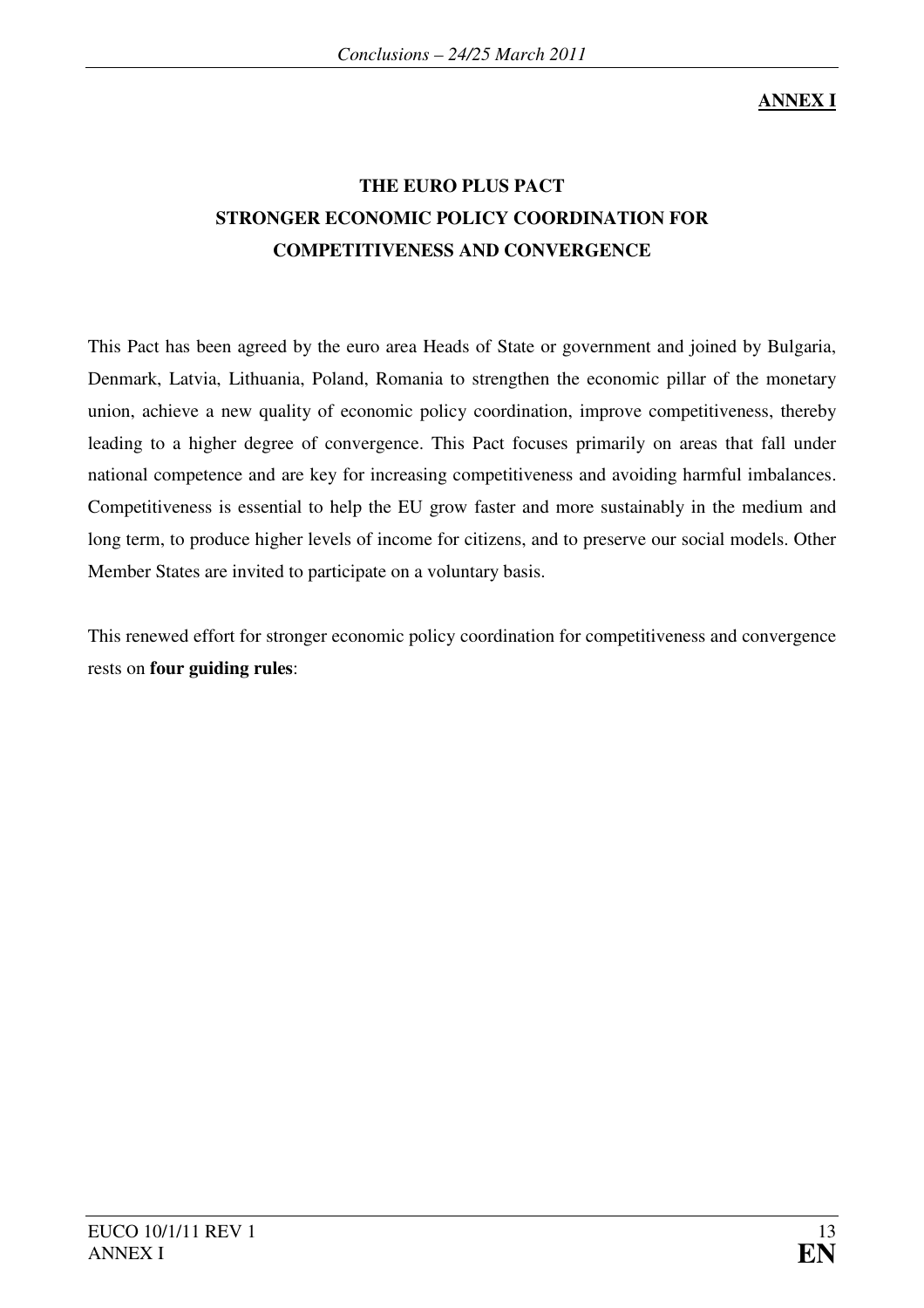- **a.** It will be *in line with and strengthen the existing economic governance* in the EU, while providing added value. It will be consistent with and build on existing instruments (Europe 2020, European Semester, Integrated Guidelines, Stability and Growth Pact and new macroeconomic surveillance framework). It will involve a special effort going beyond what already exists and include concrete commitments and actions that are more ambitious than those already agreed, and accompanied with a timetable for implementation. These new commitments will thereafter be included in the National Reform and Stability Programmes and be subject to the regular surveillance framework, with a strong central role for the Commission in the monitoring of the implementation of the commitments, and the involvement of all the relevant formations of the Council and the Eurogroup. The European Parliament will play its full role in line with its competences. Social partners will be fully involved at the EU level through the Tripartite Social Summit.
- **b.** It will be focused, action oriented, and cover *priority policy areas that are essential for fostering competitiveness and convergence*. It will concentrate on actions where the competence lies with the Member States. In the chosen policy areas *common objectives will be agreed upon at the Heads of State or Government level*. *Participating Member States will pursue these objectives with their own policy-mix, taking into account their specific challenges.*
- **c.** *Each year, concrete national commitments will be undertaken by each Head of State or Government*. In doing so, Member States will take into account best practices and benchmark against the best performers, within Europe and vis-à-vis other strategic partners.

 The implementation of commitments and progress towards the common policy objectives will be *monitored politically by the Heads of State or Government* of the euro area and participating countries on a yearly basis, on the basis of a report by the Commission. In addition, Member States commit to consult their partners on each major economic reform having potential spill-over effects before its adoption.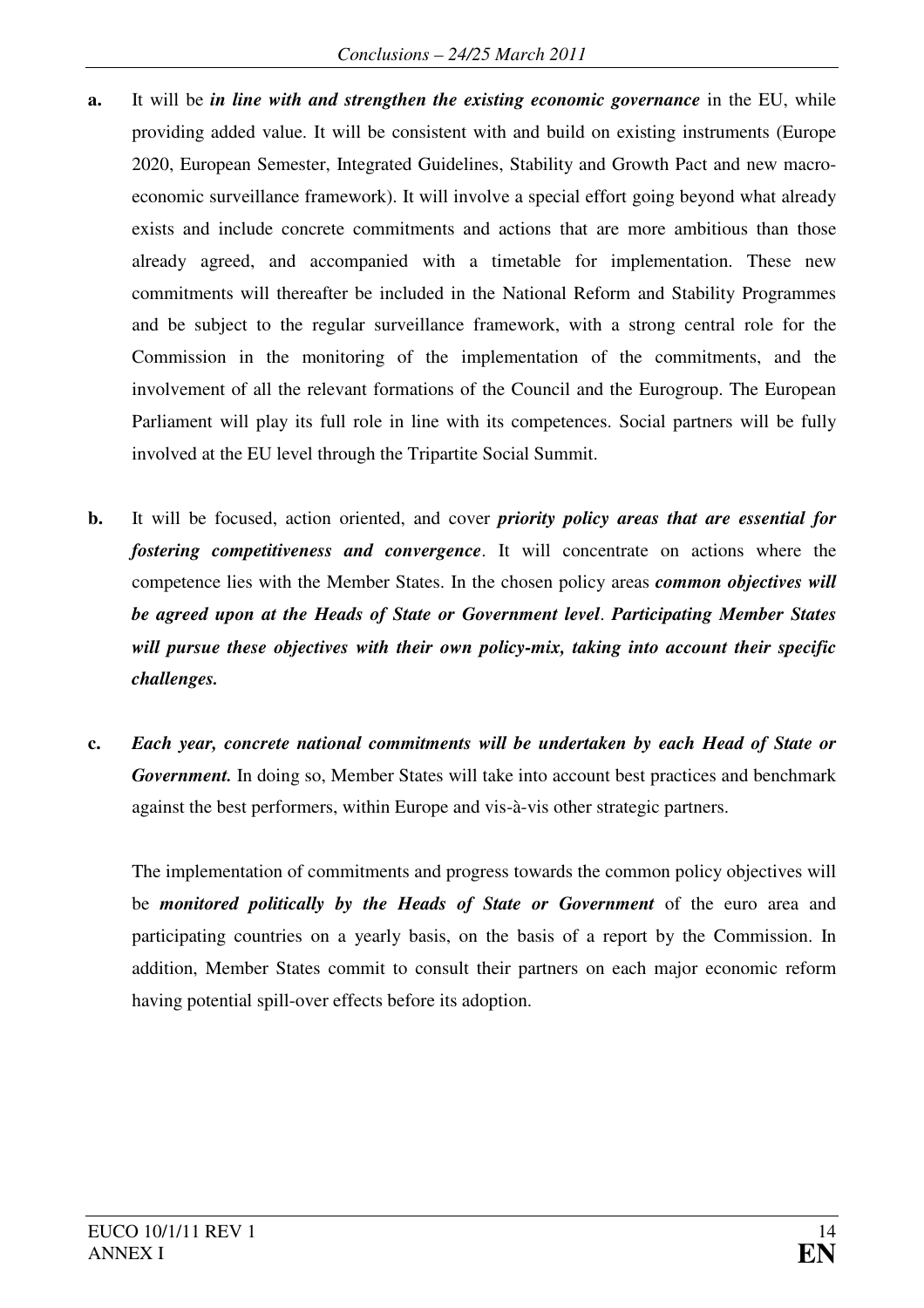**d**. Participating Member States are fully committed to the completion of the Single Market which is key to enhancing the competitiveness in the EU and the euro area. This process will be fully in line with the treaty. *The Pact will fully respect the integrity of the Single Market*.

## **Our goals**

Participating Member States undertake to take all necessary measures to pursue the following objectives:

- **Foster competitiveness**
- Foster employment
- Contribute further to the sustainability of public finances
- Reinforce financial stability

Each participating Member State will present the specific measures it will take to reach these goals. If a Member State can show that action is not needed on one or the other areas, it will not include it. The choice of the specific policy actions necessary to achieve the common objectives *remains the responsibility of each country, but particular attention will be paid to the set of possible measures mentioned below.* 

## **Concrete policy commitments and monitoring**

Progress towards the common objectives above will be politically monitored by the Heads of State or Government on the basis of a series of indicators covering competitiveness, employment, fiscal sustainability and financial stability. Countries facing major challenges in any of these areas will be identified and will have to commit to addressing these challenges in a given timeframe.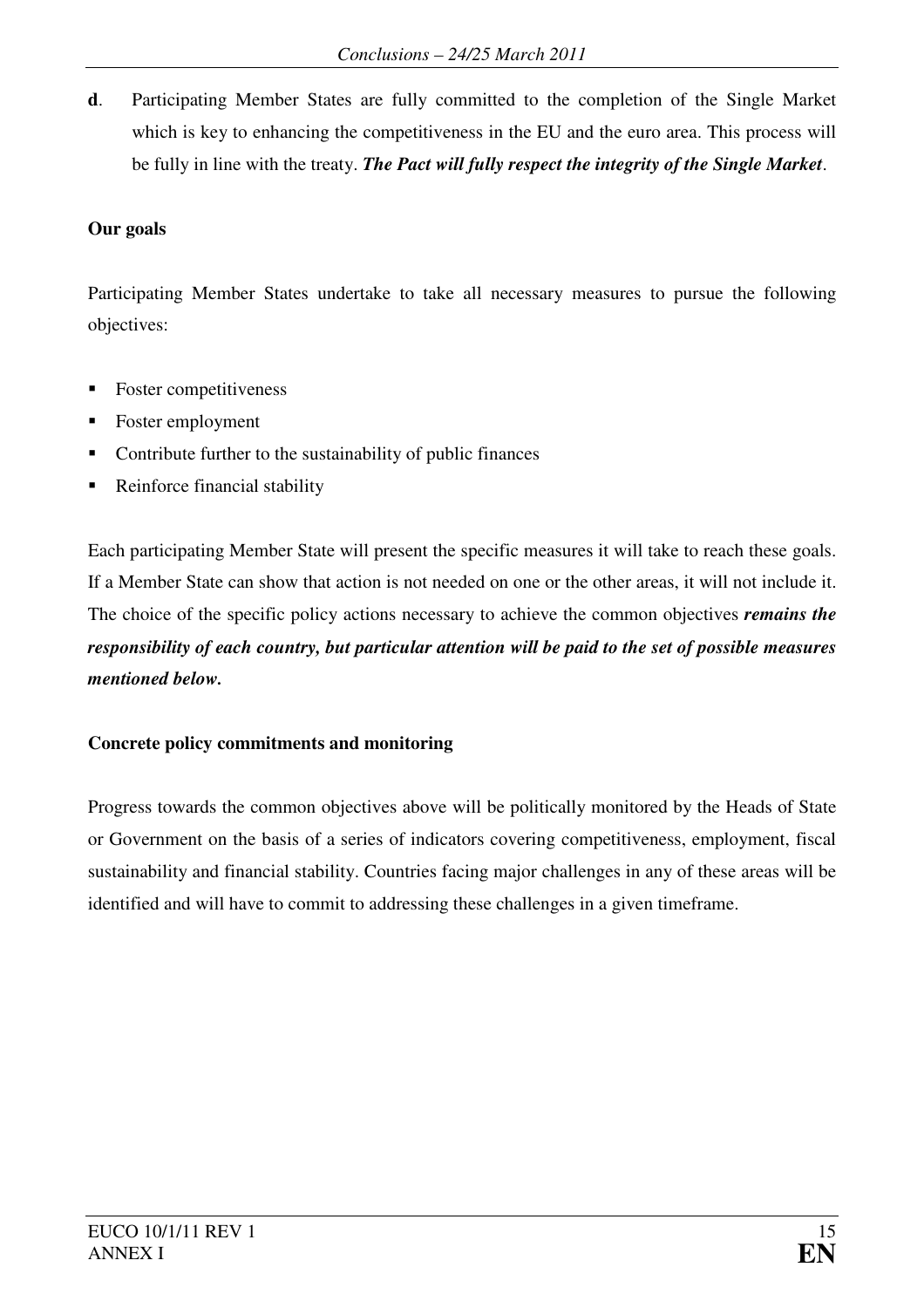#### *a. Foster competitiveness*

Progress will be assessed on the basis of wage and productivity developments and competitiveness adjustment needs. To assess whether wages are evolving in line with productivity, unit labour costs (ULC) will be monitored over a period of time, by comparing with developments in other euro area countries and in the main comparable trading partners. For each country, ULCs will be assessed for the economy as a whole and for each major sector (manufacturing; services; as well as tradable and non-tradable sectors). Large and sustained increases may lead to the erosion of competitiveness, especially if combined with a widening current account deficit and declining market shares for exports. Action to raise competitiveness is required in both all countries, but particular attention will be paid to those facing major challenges in this respect. To ensure that growth is balanced and widespread in the whole euro area, specific instruments and common initiatives will be envisaged to foster productivity in regions lagging behind.

Each country will be responsible for the specific policy actions it chooses to foster competitiveness, but the following reforms will be given particular attention:

- (i) respecting national traditions of social dialogue and industrial relations, measures to ensure costs developments in line with productivity, such as:
	- review the wage setting arrangements, and, where necessary, the degree of centralisation in the bargaining process, and the indexation mechanisms, while maintaining the autonomy of the social partners in the collective bargaining process;
	- ensure that wages settlements in the public sector support the competitiveness efforts in the private sector (bearing in mind the important signalling effect of public sector wages).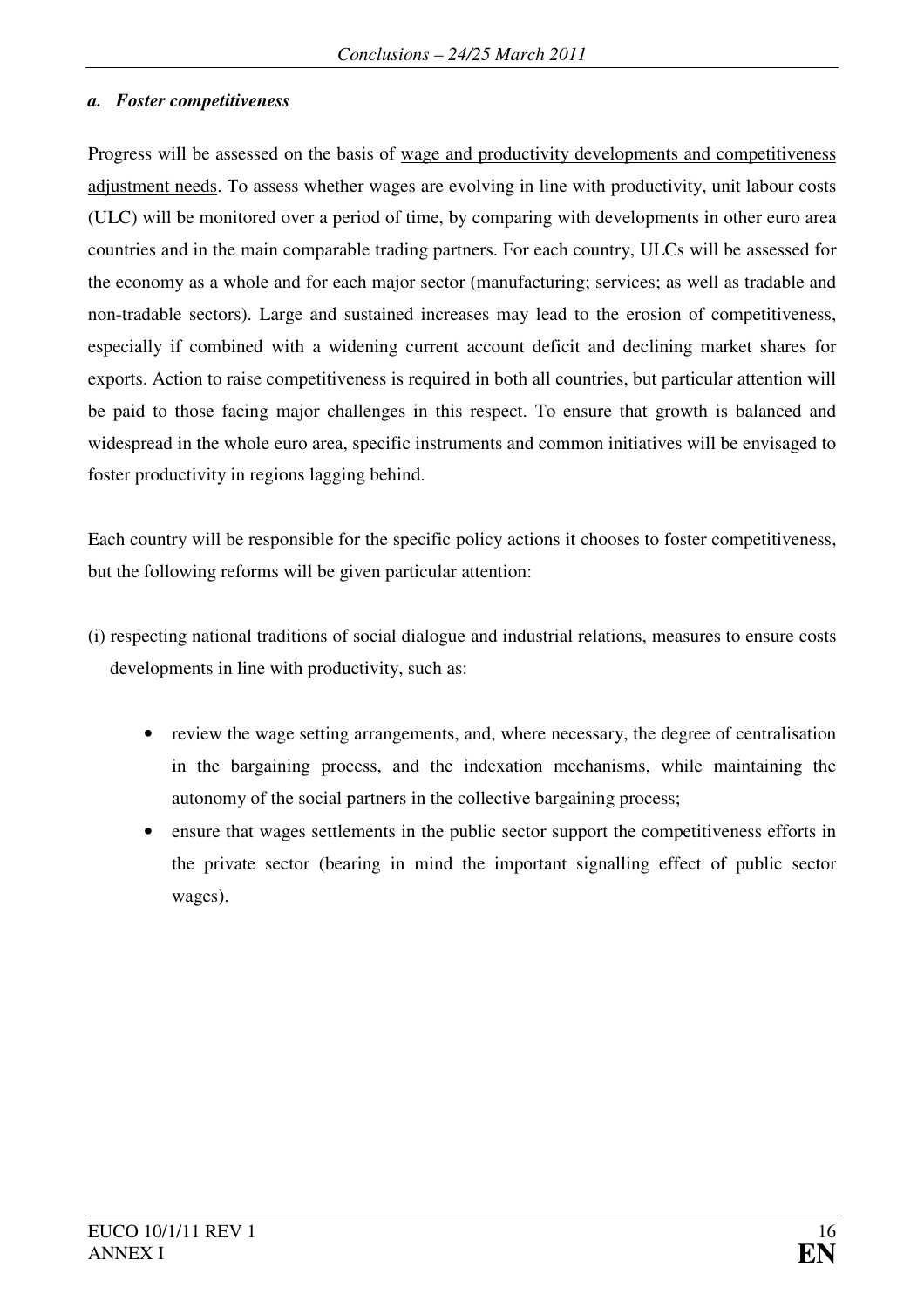(ii) measures to increase productivity, such as:

- further opening of sheltered sectors by measures taken at the national level to remove unjustified restrictions on professional services and the retail sector, to foster competition and efficiency, in full respect of the Community *acquis*;
- specific efforts to improve education systems and promote R&D, innovation and infrastructure;
- measures to improve the business environment, particularly for SMEs, notably by removing red tape and improving the regulatory framework (e.g. bankruptcy laws, commercial code).

## *b. Foster employment*

A well functioning labour market is key for the competitiveness of the euro area. Progress will be assessed on the basis of the following indicators: long term and youth unemployment rates, and labour participation rates.

Each country will be responsible for the specific policy actions it chooses to foster employment, but the following reforms will be given particular attention:

- labour market reforms to promote "flexicurity", reduce undeclared work and increase labour participation;
- life long learning;
- tax reforms, such as lowering taxes on labour to make work pay while preserving overall tax revenues, and taking measures to facilitate the participation of second earners in the work force.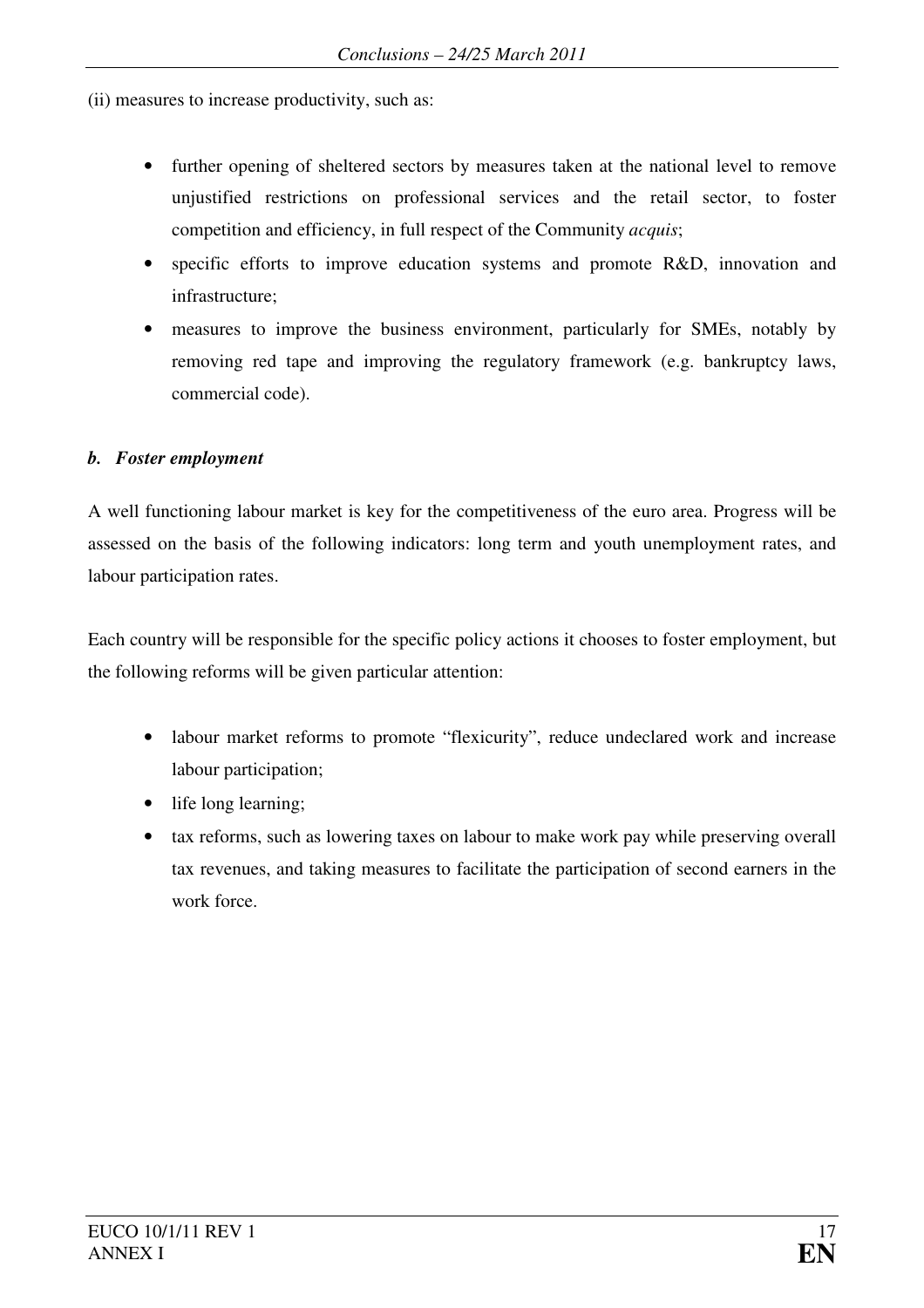## *c. Enhance the sustainability of public finances*

In order to secure the full implementation of the Stability and Growth Pact, the highest attention will be paid to:

## Sustainability of pensions, health care and social benefits

This will be assessed notably on the basis of the sustainability gap indicators**<sup>1</sup>** . These indicators measure whether debt levels are sustainable based on current policies, notably pensions schemes, health care and benefit systems, and taking into account demographic factors.

Reforms necessary to ensure the sustainability and adequacy of pensions and social benefits could include:

- aligning the pension system to the national demographic situation, for example by aligning the effective retirement age with life expectancy or by increasing participation rates;
- limiting early retirement schemes and using targeted incentives to employ older workers (notably in the age tranche above 55).

 **1** The sustainability gap are indicators agreed by the Commission and Member States to assess fiscal sustainability.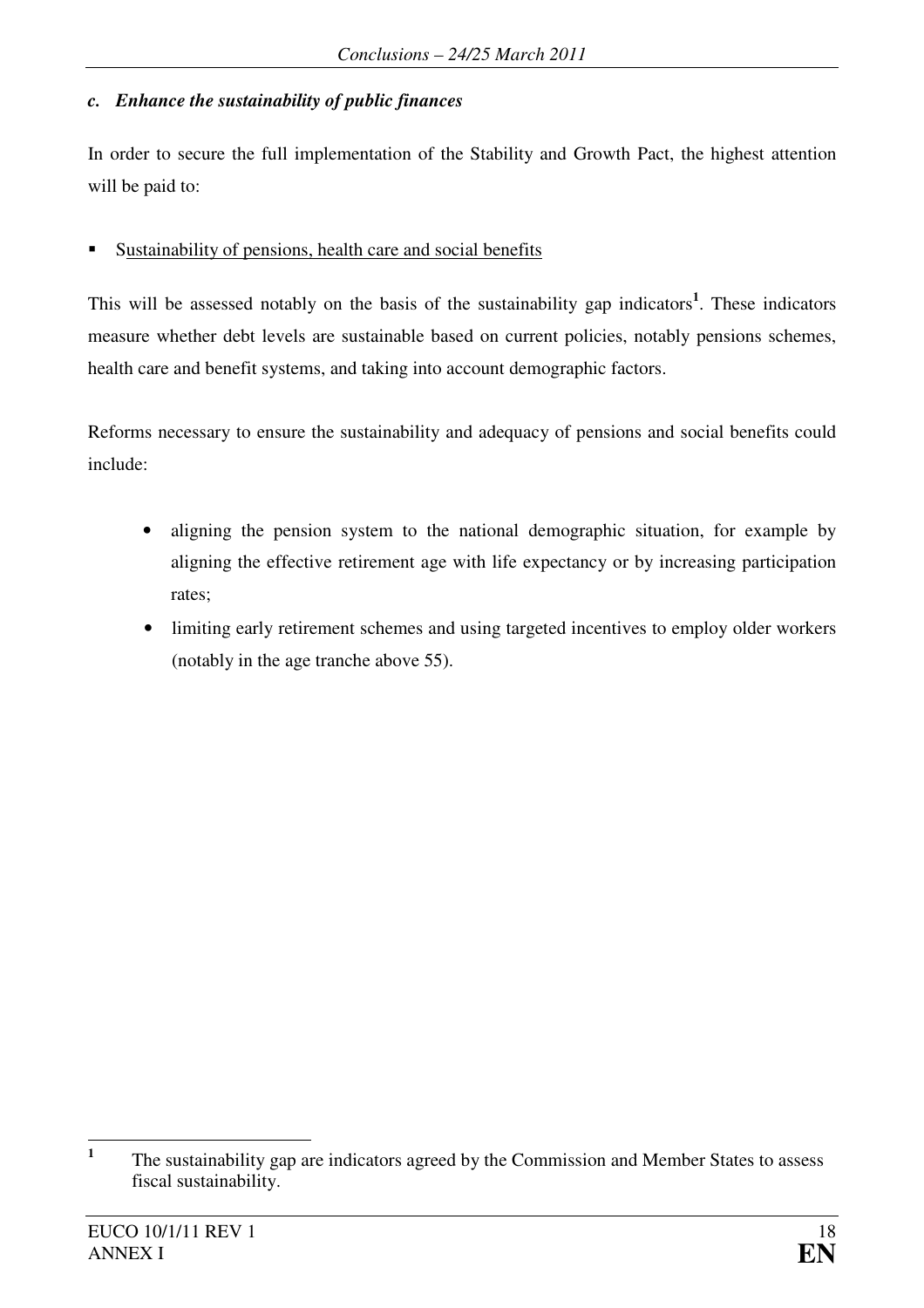## National fiscal rules

Participating Member States commit to translating EU fiscal rules as set out in the Stability and Growth Pact into national legislation. Member States will retain the choice of the specific national legal vehicle to be used, but will make sure that it has a sufficiently strong binding and durable nature (e.g. constitution or framework law). The exact formulation of the rule will also be decided by each country (e.g. it could take the form of a "debt brake", rule related to the primary balance or an expenditure rule), but it should ensure fiscal discipline at both national and sub-national levels. The Commission will have the opportunity, in full respect of the prerogatives of national parliaments, to be consulted on the precise fiscal rule before its adoption so as to ensure it is compatible with, and supportive of, the EU rules.

#### *d. Reinforce financial stability*

A strong financial sector is key for the overall stability of the euro area. A comprehensive reform of the EU framework for financial sector supervision and regulation has been launched.

In this context, Member States commit to putting in place national legislation for banking resolution, in full respect of the Community *acquis*. Strict bank stress tests, coordinated at EU level, will be undertaken on a regular basis. In addition, the President of the ESRB and the President of the Eurogroup will be invited to regularly inform Heads of State or Government on issues related to macro-financial stability and macroeconomic developments in the euro area requiring specific action. In particular, for each Member State, the level of private debt for banks, households and non-financial firms will be closely monitored.

\*\*\*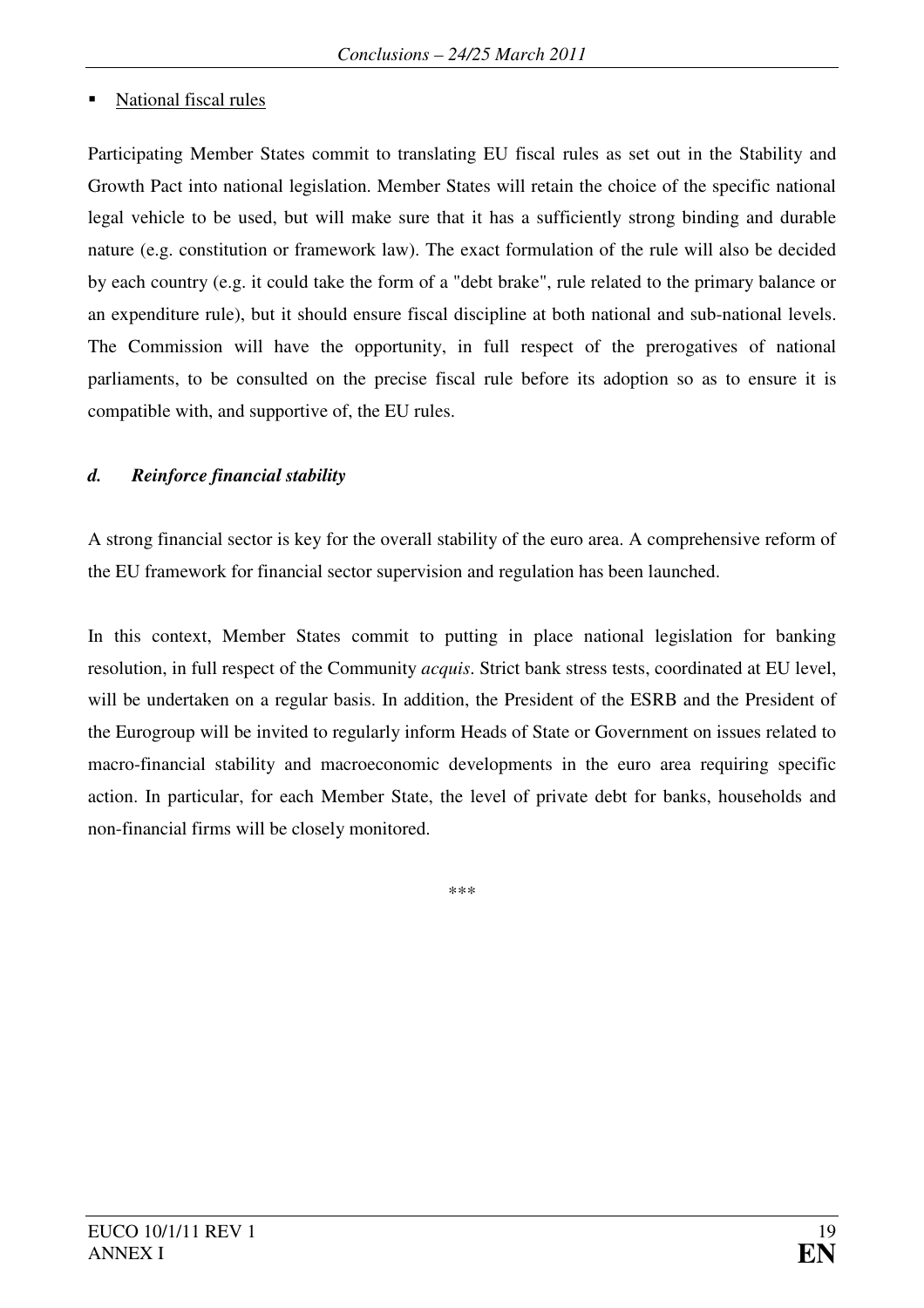In addition to the issues mentioned above, attention will be paid to **tax policy coordination**.

Direct taxation remains a national competence. Pragmatic coordination of tax policies is a necessary element of a stronger economic policy coordination in the euro area to support fiscal consolidation and economic growth. In this context, Member States commit to engage in structured discussions on tax policy issues, notably to ensure the exchange of best practices, avoidance of harmful practices and proposals to fight against fraud and tax evasion.

Developing a common corporate tax base could be a revenue neutral way forward to ensure consistency among national tax systems while respecting national tax strategies, and to contribute to fiscal sustainability and the competitiveness of European businesses.

The Commission has presented a legislative proposal on a common consolidated corporate tax base.

# **Concrete yearly commitments**

In order to demonstrate a real commitment for change and ensure the necessary political impetus to reach our common objectives, each year participating Member States will agree at the highest level on a set of concrete actions to be achieved within 12 months. The selection of the specific policy measures to be implemented will remain the responsibility of each country, but the choice will be guided by considering in particular the issues mentioned above. These commitments will also be reflected in the National Reform Programmes and Stability Programmes submitted each year which will be assessed by the Commission, the Council, and the Eurogroup in the context of the European Semester.

\_\_\_\_\_\_\_\_\_\_\_\_\_\_\_\_\_\_\_\_\_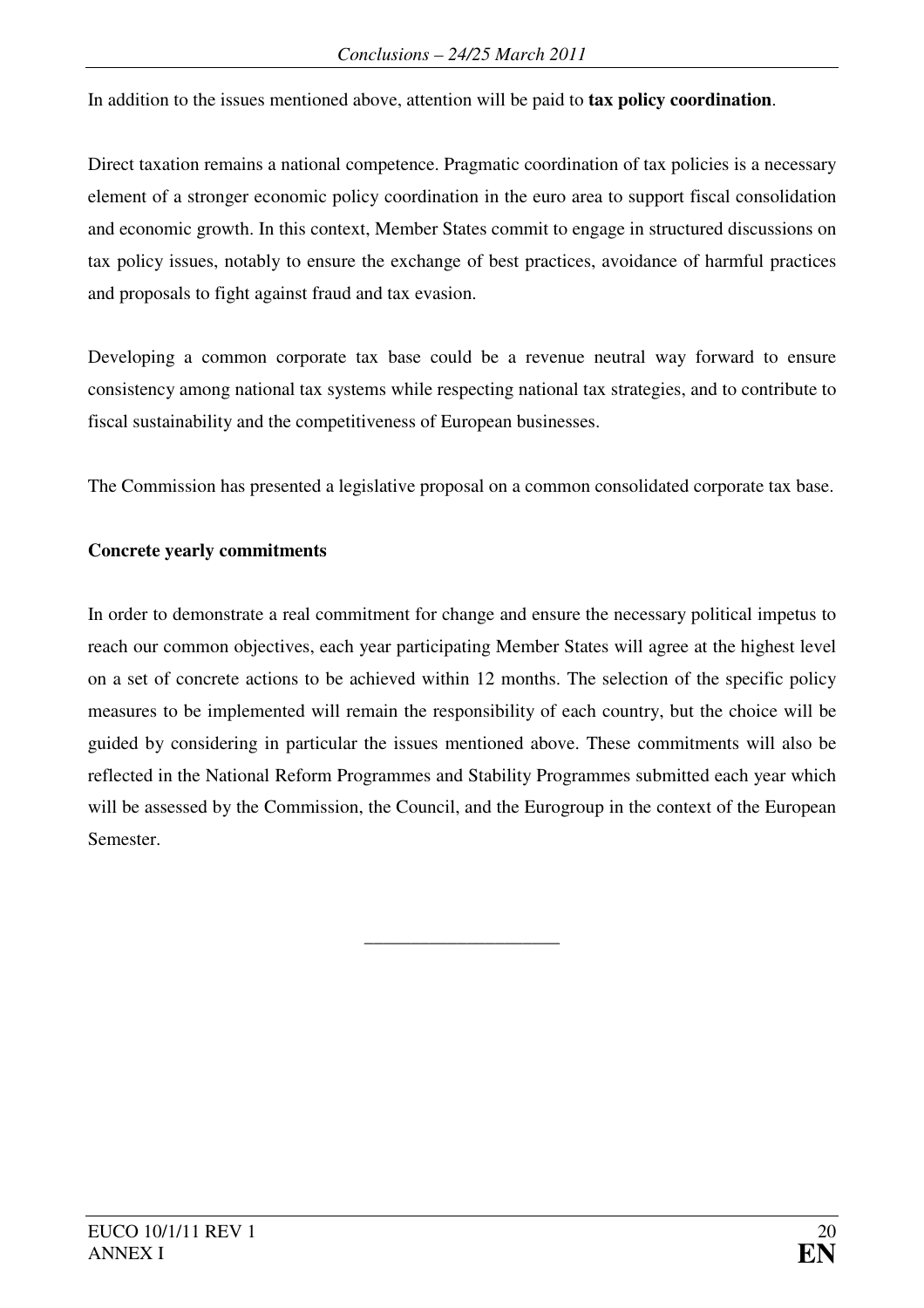# **ANNEX II**

## **Term Sheet on the ESM**

The European Council has decided to add to Article 136 of the Treaty the following paragraph:

"The Member States whose currency is the euro may establish a stability mechanism to be activated if indispensable to safeguard the stability of the euro area as a whole. The granting of any required financial assistance under the mechanism will be made subject to strict conditionality".

Further to this decision, the European Council has agreed on the need for euro-area Member States to establish a permanent stability mechanism: the European Stability Mechanism (ESM). The ESM will be activated by mutual agreement<sup>1</sup>, if indispensable to safeguarding the financial stability of the euro area as a whole. The ESM will assume the role of the European Financial Stability Facility (EFSF) and the European Financial Stabilisation Mechanism (EFSM) in providing external financial assistance to euro-area Member States after June 2013.

Access to ESM financial assistance will be provided on the basis of strict policy conditionality under a macro-economic adjustment programme and a rigorous analysis of public-debt sustainability, which will be conducted by the Commission together with the IMF and in liaison with the ECB. The beneficiary Member State will be required to put in place an appropriate form of private-sector involvement, according to the specific circumstances and in a manner fully consistent with IMF practices.

The ESM will have an effective lending capacity of  $\epsilon$  500 billion<sup>2</sup>. The adequacy of the lending capacity will be reviewed on a regular basis and at least every five years. The ESM will seek to supplement its lending capacity through the participation of the IMF in financial assistance operations, while non-euro area Member States may also participate on an ad hoc basis.

 **1** A decision taken by mutual agreement is a decision taken by unanimity of the Member States participating to the vote, i.e. abstentions do not prevent the decision from being adopted.

**<sup>2</sup>** During the transition from EFSF to ESM, the combined lending capacity will not exceed this amount.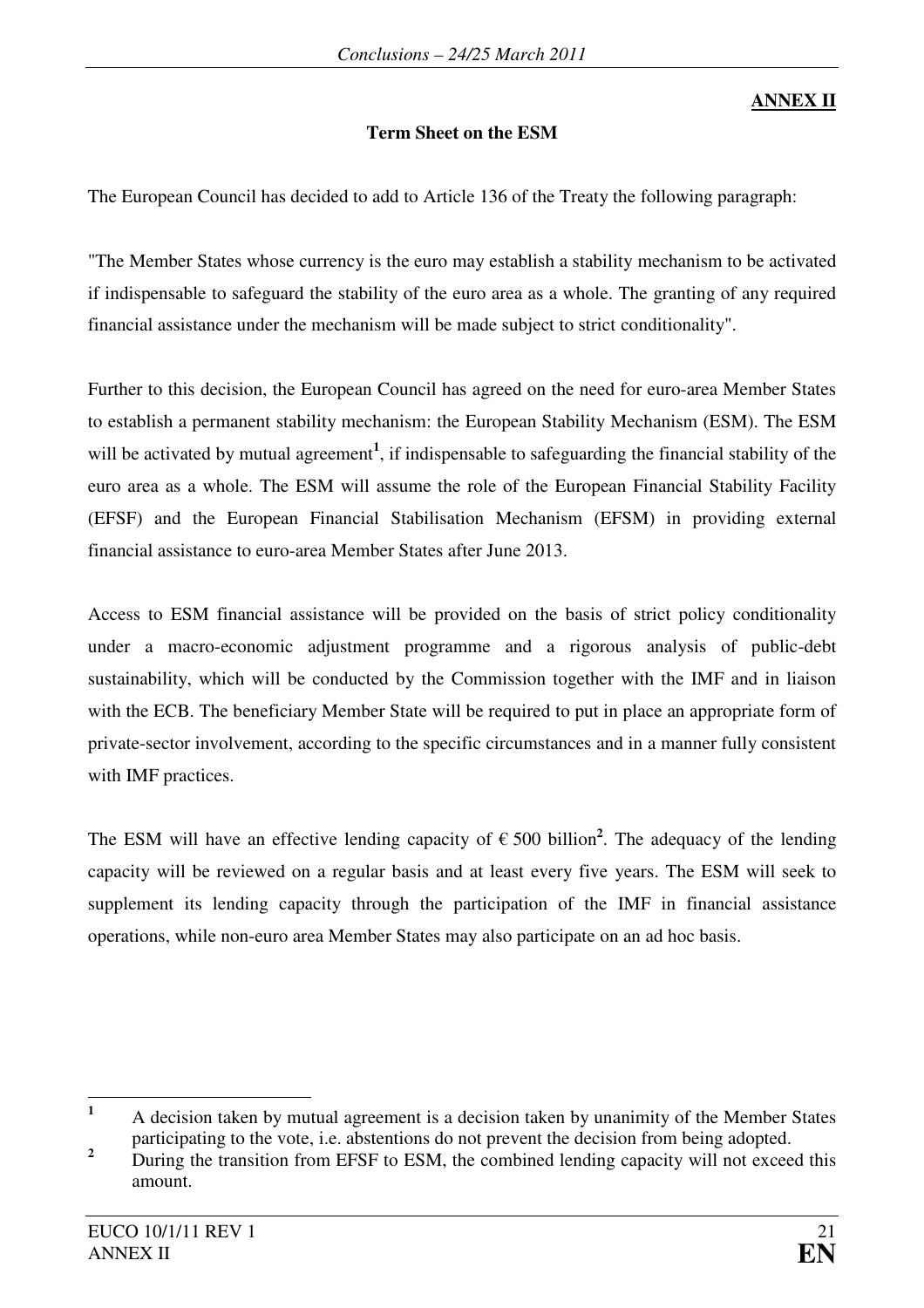The remainder of this term sheet sets out the key structural features of the ESM:

## **Institutional form**

The ESM will be established by a treaty among the euro-area Member States as an intergovernmental organisation under public international law and will be located in Luxembourg. The statute of the ESM will be set out in an annex to the treaty.

## **Function and funding strategy**

The function of the ESM will be to mobilise funding and provide financial assistance, under strict conditionality, to the benefit of euro-area Member States, which are experiencing or are threatened by severe financing problems, in order to safeguard the financial stability of the euro area as a whole.

The Member States of the euro area will give to the ESM the financial sanctions received under the Stability and Growth Pact and the Macroeconomic Imbalances procedures. Such sanctions will form part of the paid-in capital.

The ESM will use an appropriate funding strategy so as to ensure access to broad funding sources and enable it to extend financial assistance packages to Member States under all market conditions. Any associated risk will be contained through adequate asset and liability management.

## **Governance**

The ESM will have a Board of Governors consisting of the Ministers of Finance of the euro-area Member States (as voting members), with the European Commissioner for Economic and Monetary Affairs and the President of the ECB as observers. The Board of Governors will elect a Chairperson from among its voting members.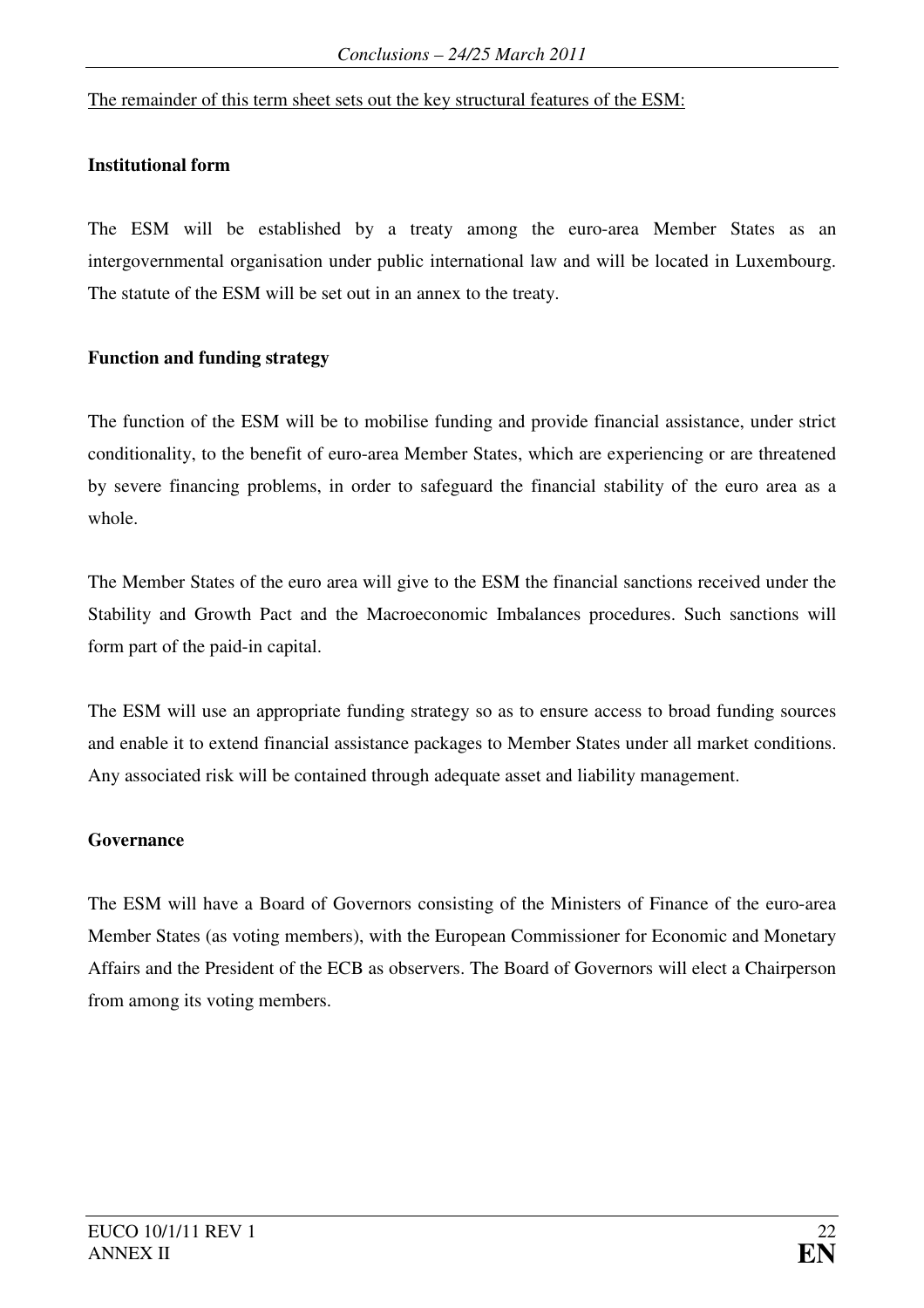The Board of Governors will be the highest decision-making body of the ESM and will take the following major decisions by mutual agreement:

- the granting of financial assistance;
- the terms and conditions of financial assistance;
- the lending capacity of the ESM;
- changes to the menu of instruments.

All other decisions by the Board of Governors will be taken by qualified majority, unless stated otherwise.

The ESM will have a Board of Directors, which will carry out specific tasks as delegated by the Board of Governors. Each euro-area Member state will appoint one Director and one alternate Director. In addition, the Commission and the ECB will each nominate an observer and an alternate to the Board of Directors. All decisions by the Board of Directors will be taken by qualified majority, unless otherwise stated.

Voting weights within the Board of Governors and the Board of Directors will be proportional to the Member States' respective subscriptions to the capital of the ESM. A qualified majority is defined as 80 percent of the votes.

The Board of Governors will appoint a Managing Director responsible for the day-to-day management of the ESM. The Managing Director will chair the Board of Directors.

# **Capital structure**

The ESM will aim to obtain and maintain the highest credit rating from the major credit rating agencies.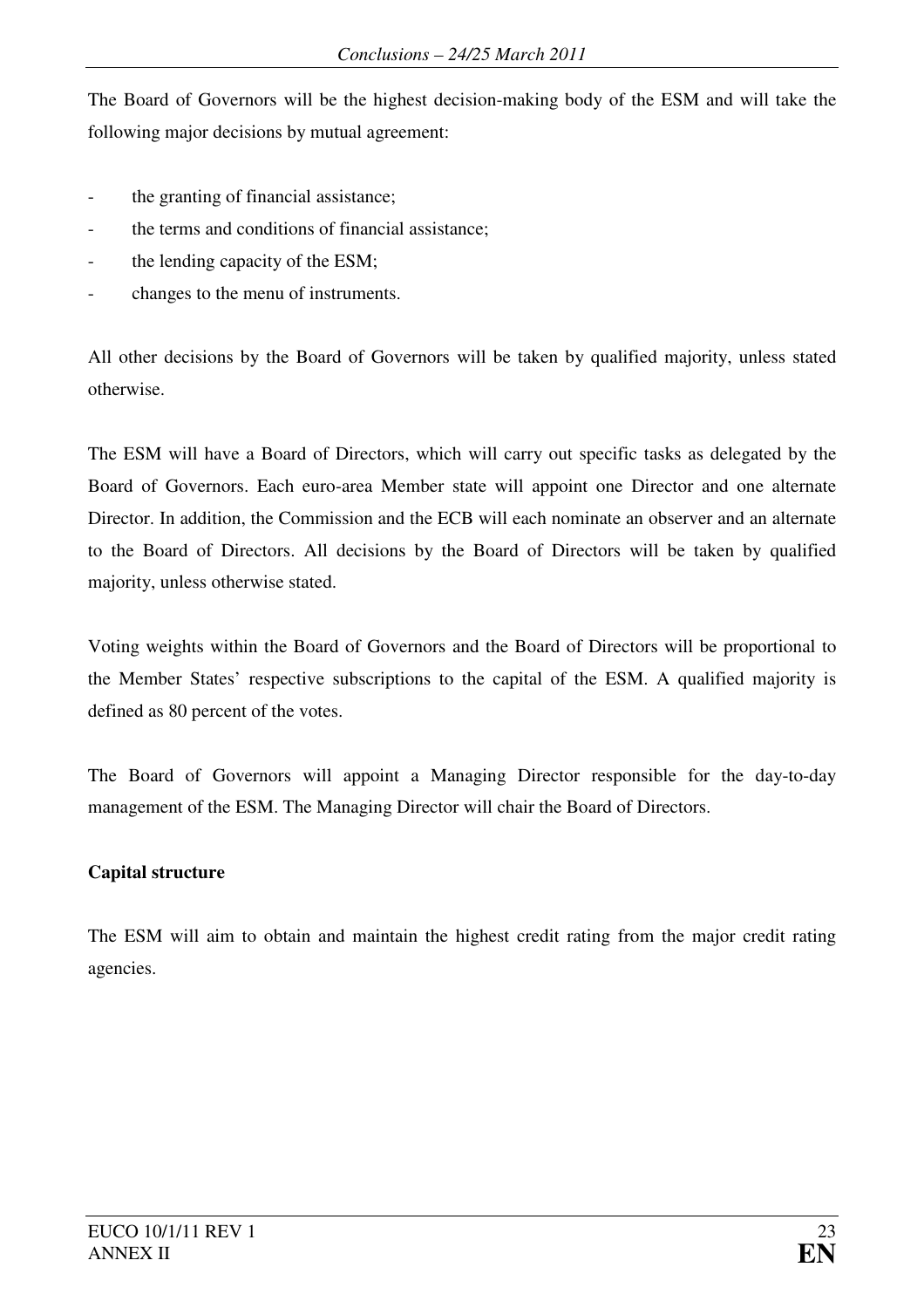The ESM will have a total subscribed capital of  $\epsilon$  700 billion. Of this amount,  $\epsilon$  80 billion will be in the form of paid-in capital provided by the euro-area Member States being phased in from July 2013 in five equal annual instalments. In addition, the ESM will also dispose of a combination of committed callable capital and of guarantees from euro area Member States to a total amount of  $\epsilon$ 620 billion. During the transitional phase from 2013 to 2017, Member States commit to accelerate, in the unlikely event that this is needed, the provision of appropriate instruments in order to maintain a minimum 15 percent ratio between paid-in capital and the outstanding amount of ESM issuances.

The contribution key of each Member State in the total subscribed capital of the ESM will be based on the paid-in capital key of the ECB as annexed. By ratifying the Treaty establishing the ESM, Member States legally commit to provide their contribution to the total subscribed capital.

The Board of Governors will decide by mutual agreement when adapting the amount of total subscribed capital or when calling capital, except in the specific cases described below. First, the Board of Directors can decide, by simple majority, to restore -by calling in capital- the level of paid-in capital in the event that the amount of paid-in capital is reduced by the absorption of losses<sup>3</sup>. Second, an on-demand guarantee procedure will be put in place that allows calling in capital automatically from the shareholders of the ESM if needed to avoid a payment shortfall to the creditors of the ESM. The liability of each shareholder will in all circumstances be limited to its share in the subscribed capital.

Any contribution to subscribed capital by a Member State**<sup>4</sup>** joining the ESM after July 2013 will be made according to the same terms applied for the original contributions. The practical implications for the overall amount of subscribed capital and the distribution of capital among the Member States will be decided by the Board of Governors by mutual agreement.

 **3** The vote of the Member State whose default is at the origin of the loss to be covered is suspended for this decision.

**<sup>4</sup>** As a consequence of joining the euro area, a Member State shall become a member of the ESM with full rights and obligations.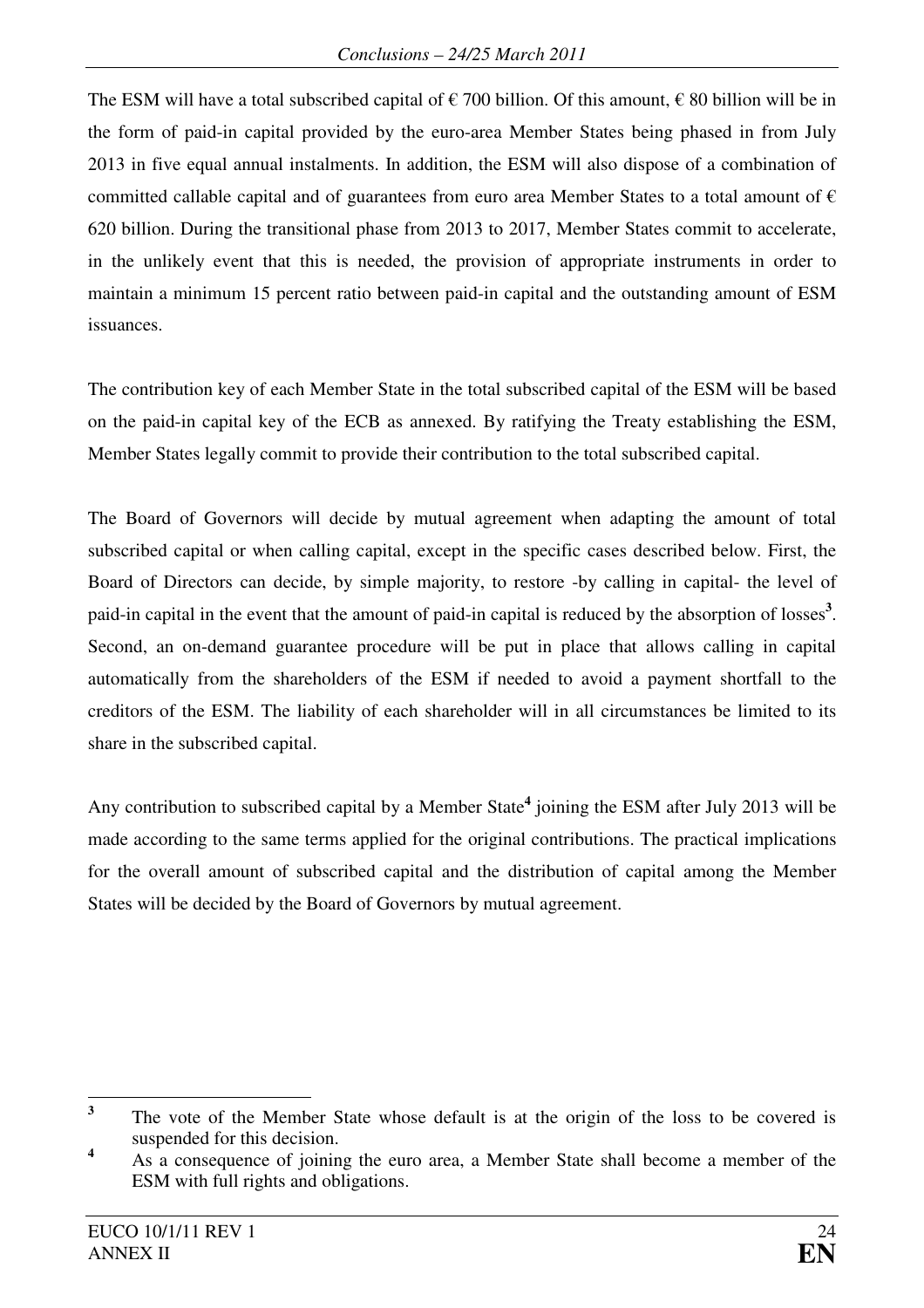As long as the ESM has not been activated and provided that the effective lending capacity is not less than 500 billion, the proceeds from the investment of the ESM paid-in capital will be returned to the Member States, after deductions for operational costs. Following the first activation of the ESM, the proceeds from the investment of ESM capital and financial assistance activity will be retained within the ESM. However, in the event that paid-in capital exceeds the level required to maintain the lending capacity of the ESM, the Board of Directors can decide, by simple majority to distribute a dividend to the euro-area Member States based on the contribution key.

## **Instruments**

If indispensable to safeguard the stability of the euro area as a whole, in line with the amendment to Article 136 of the Treaty, the ESM will provide financial assistance subject to strict conditionality under a macro-economic adjustment programme, commensurate with the severity of the imbalances of the Member State. It will be provided through loans. However, it may intervene, as an exception, in debt primary markets on the basis of a macro-economic adjustment programme with strict conditionality and if agreed by the Board of Governors by mutual agreement.

## ESM stability support (ESS)

The ESM can grant short-term or medium term stability support to a euro-area Member State, which is experiencing severe financing problems. Access to an ESS will imply a macroeconomic adjustment programme with adequate policy conditionality commensurate with the severity of the underlying imbalances in the beneficiary Member State. The length of the programme and maturity of the loans will depend on the nature of the imbalances and the prospects of the beneficiary Member States regaining access to financial markets within the time that ESM resources are available.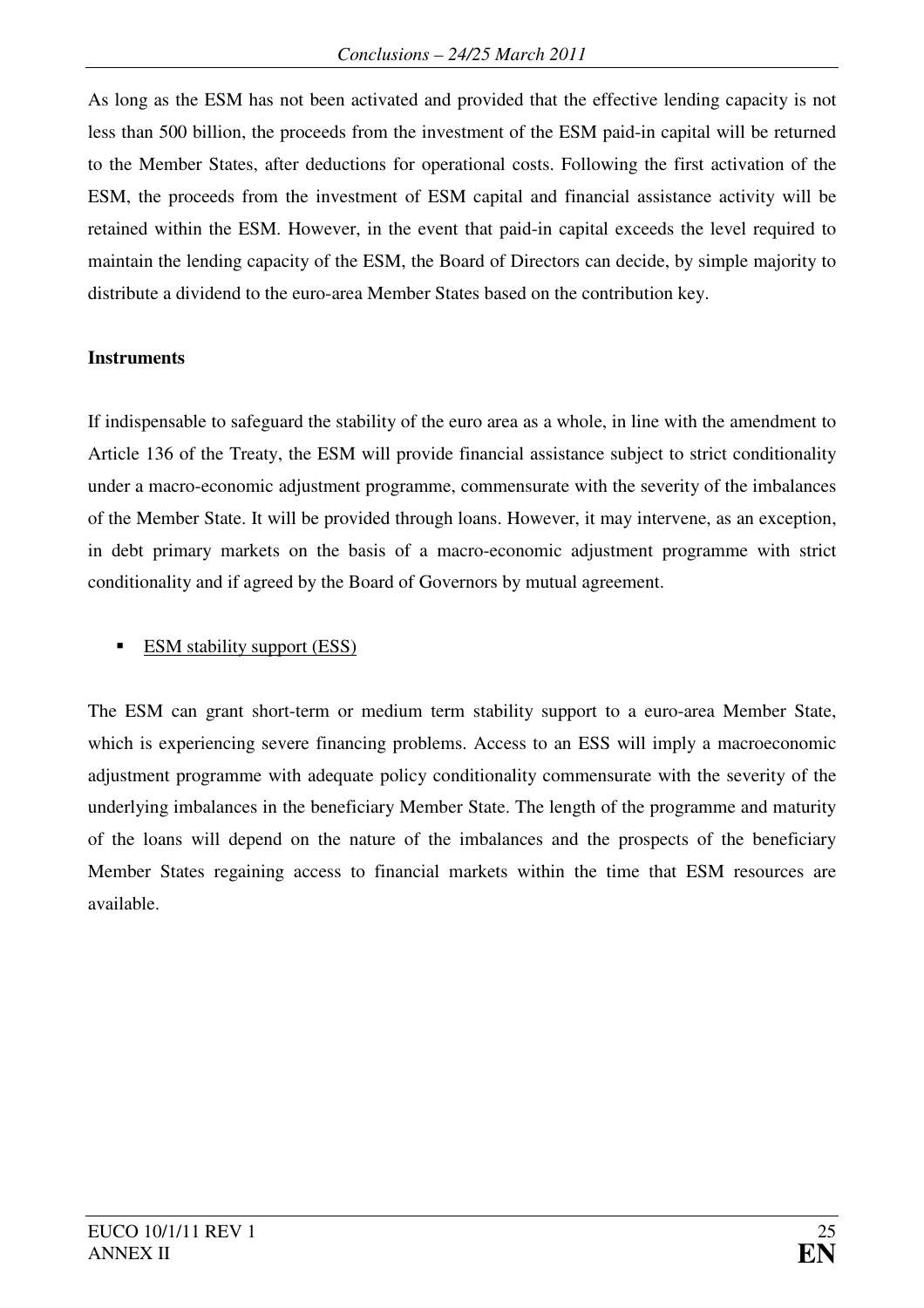## **Primary market support facility**

The ESM can purchase the bonds of a Member State, which is experiencing severe financing problems, on the primary market, with the objective of maximizing the cost efficiency of the support. Conditions and modalities under which bond purchasing would be conducted will be specified in the Decision on the terms and conditions of financial assistance.

The Board of Governors may review the instruments at the ESM's disposal and may decide to make changes to the menu of instruments.

## **IMF involvement**

The ESM will cooperate very closely with the IMF in providing financial assistance**<sup>5</sup>** . In all circumstances, active participation of the IMF will be sought, both on the technical and the financial level. The debt sustainability analysis will be jointly conducted by the Commission and the IMF, in liaison with the ECB. The policy conditions attached to a joint ESM/IMF assistance will be negotiated jointly by the Commission and the IMF, in liaison with the ECB.

 **5** It is however understood that any IMF involvement will be consistent with its mandate under the Articles of Agreement and by applicable decision and policies of the IMF Board.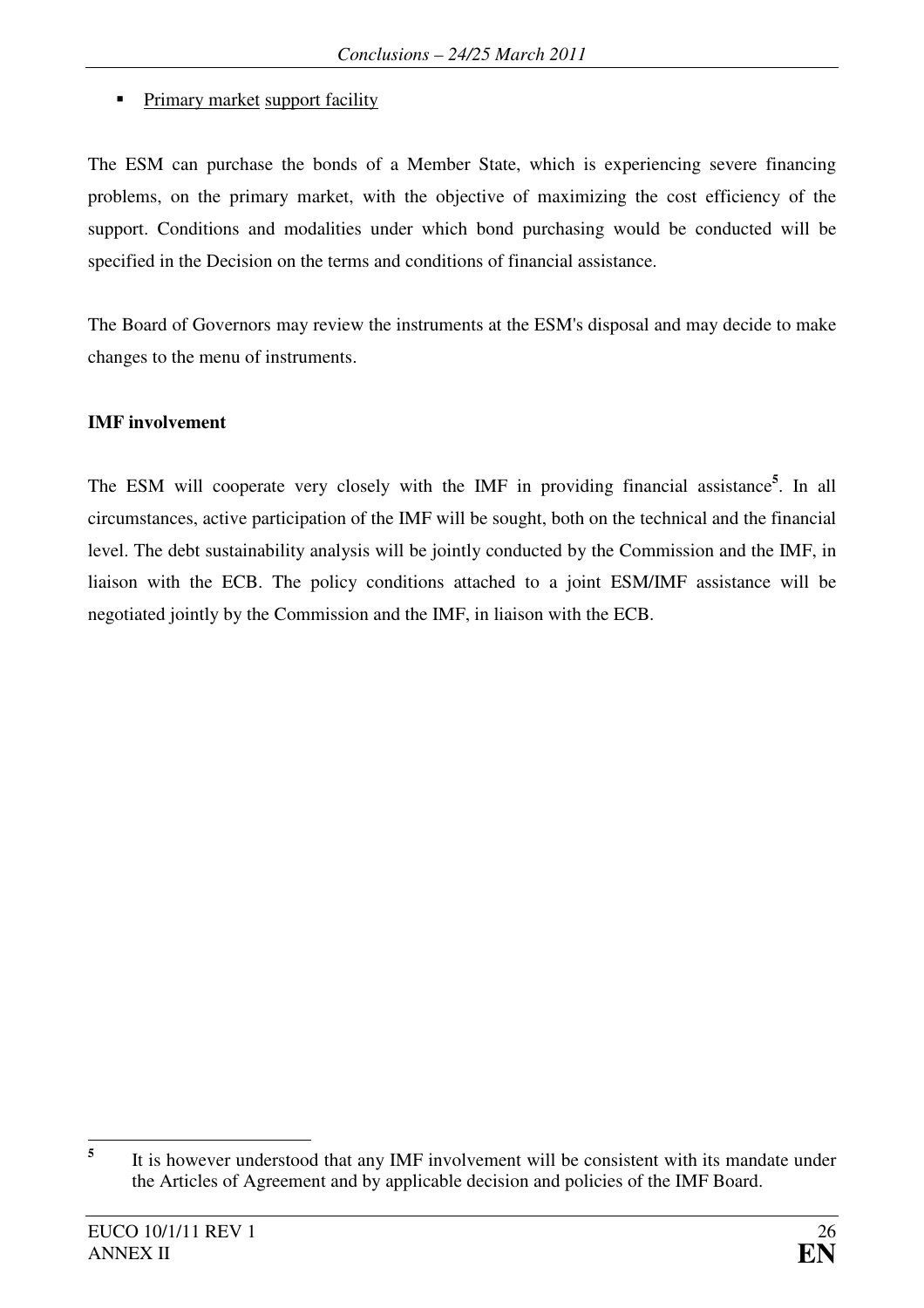## **Activation of financial assistance, programme monitoring and follow-up**

Financial assistance from the ESM will in all cases be activated on a request from a Member State to the other Members States of the euro area. The Eurogroup will inform the Council that a request for activation of support has been made. On receipt of such a request, the Board of Governors will ask the Commission to assess, in liaison with the ECB, the existence of a risk to the financial stability of the euro area as a whole and to undertake a rigorous analysis of the sustainability of the public debt of the Member State concerned, together with the IMF and in liaison with the ECB. The subsequent steps in the activation of ESM financial assistance will be as follows:

- If an ESS is requested, the Commission, together with the IMF and in liaison with the ECB, will assess the actual financing needs of the beneficiary Member State and the nature of the required private sector involvement, which should be consistent with IMF practices.
- On the basis of this assessment, the Board of Governors will mandate the Commission to negotiate, together with the IMF and in liaison with the ECB, a macro-economic adjustment programme with the Member State concerned, detailed in a MoU.
- The Commission will propose to the Council a decision endorsing the macro-economic adjustment programme. The Board of Governors will decide on the granting of financial assistance and the terms and conditions under which assistance is provided. When the programme has been adopted by the Council, the Commission will sign the MoU on behalf of the euro area Member States subject to prior mutual agreement by the Board of Governors. The Board of Directors will then approve the financial assistance agreement which would contain the technical aspects of the financial assistance to be provided.
- The Commission, together with the IMF and in liaison with the ECB, will be responsible for monitoring compliance with the policy conditionality required by a macroeconomic adjustment programme. It will report to the Council and to the Board of Directors. On the basis of this report, the Board of Directors will decide by mutual agreement on the disbursement of the new tranches of the loan.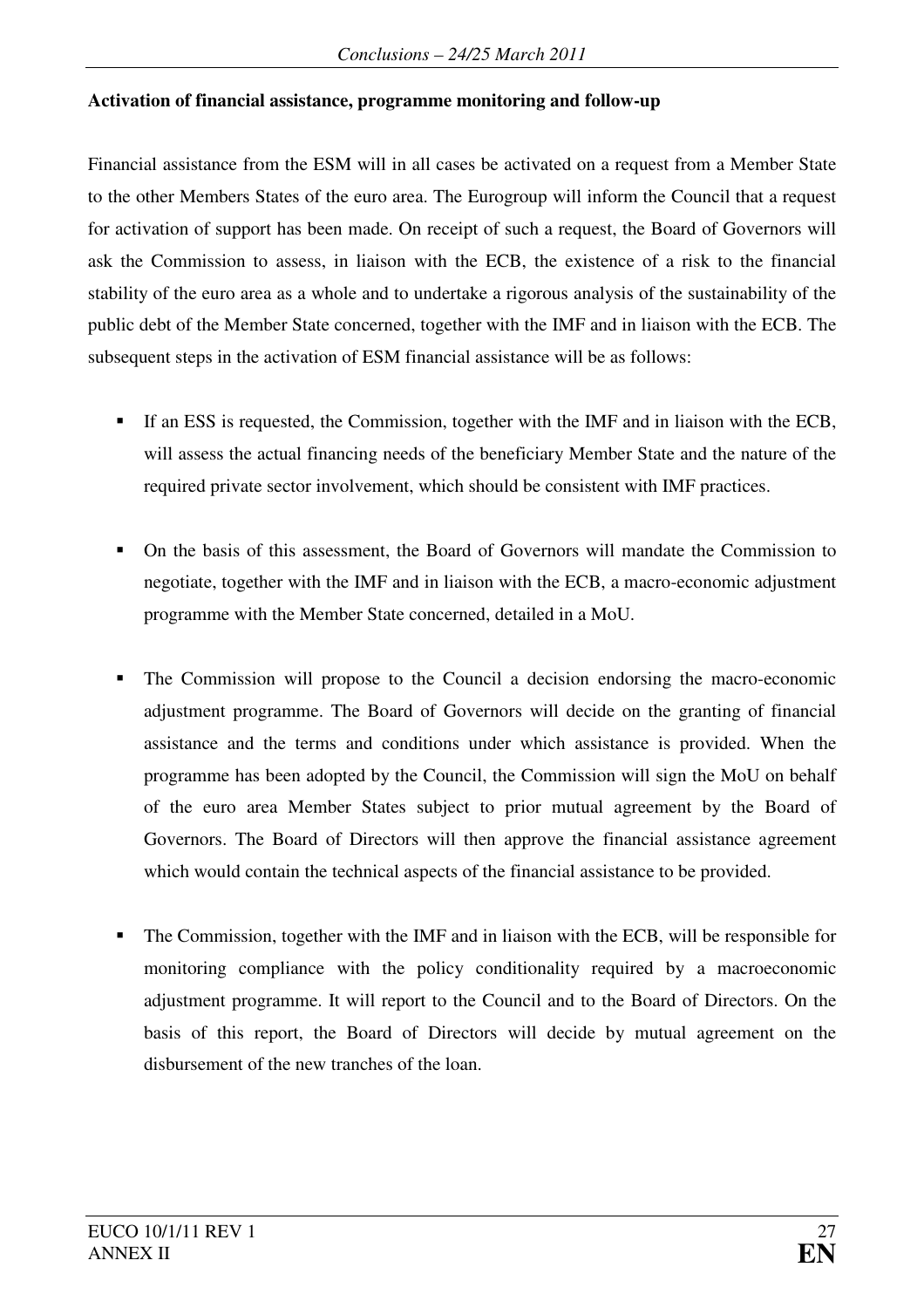After discussion in the Board of Governors, the Council can decide, on a proposal by the Commission, to implement post-programme surveillance, which can be maintained for as long as a specified amount of the financial assistance has not been repaid.

## **Consistency with the EU multilateral surveillance framework**

Approval by the EU Member States will be sought to allow the euro-area Member States to task the Commission, together with the IMF and in liaison with the ECB, the analysis of the debt sustainability of the Member State requesting financial support, the preparation of the adjustment programme accompanying the financial assistance, as well as with the monitoring of its implementation.

While the Board of Governors has the autonomy to decide on the existence and modalities of financial assistance under an intergovernmental framework, the policy conditionality established under an enhanced surveillance or a macroeconomic adjustment programme should be consistent with the EU surveillance framework and must guarantee the respect of EU procedures. To this end, the Commission intends to propose a Regulation clarifying the necessary procedural steps under Article 136 of the Treaty in order to enshrine the policy conditionality in Council decisions and ensure consistency with the EU multilateral surveillance framework. The Council and the Commission will inform the European Parliament on a regular basis about the establishment and the operations of the ESM.

# **Pricing**

The Board of Governors will decide on the pricing structure for financial assistance to a beneficiary Member State.

The ESM will be able to lend at a fixed or variable rate. The pricing of the ESM will be in line with IMF pricing principles and, while remaining above the funding costs of ESM, will include an adequate mark up for risks.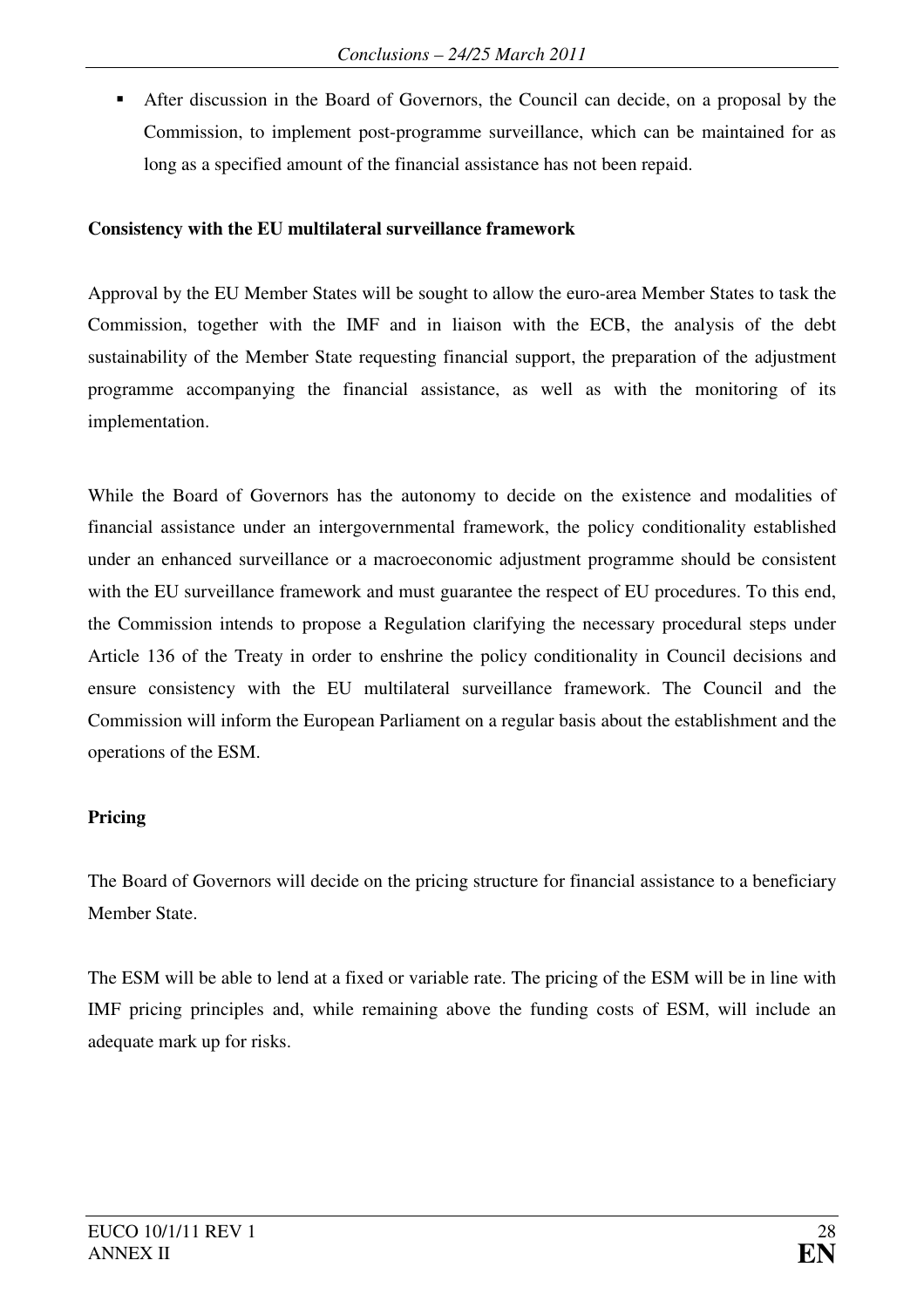The following pricing structure will apply to ESM loans:

1) ESM funding cost

2) A charge of 200 bps applied on the entire loans

3) A surcharge of 100 bps for loan amounts outstanding after 3 years

For fixed rate loans with maturities above 3 years, the margin will be a weighted average of the charge of 200 bps for the first 3 years and 200 bps plus 100 bps for the following years.

The pricing structure will be defined in the pricing policy of the ESM, which will be reviewed periodically.

# **Private sector involvement**

# **1. Modalities for involving the private sector**

An adequate and proportionate form of private-sector involvement will be expected on a case by case basis where financial assistance is received by the beneficiary State. The nature and extent of this involvement will be determined on a case-by-case basis and will depend on the outcome of a debt sustainability analysis, in line with IMF practice**<sup>6</sup>** , and on potential implications for euro-area financial stability.

 **6** In line with the IMF, debt is considered sustainable when a borrower is expected to be able to continue servicing its debts without an unrealistically large correction to its income and expenditure. This judgement determines the availability and the appropriate scale of financing.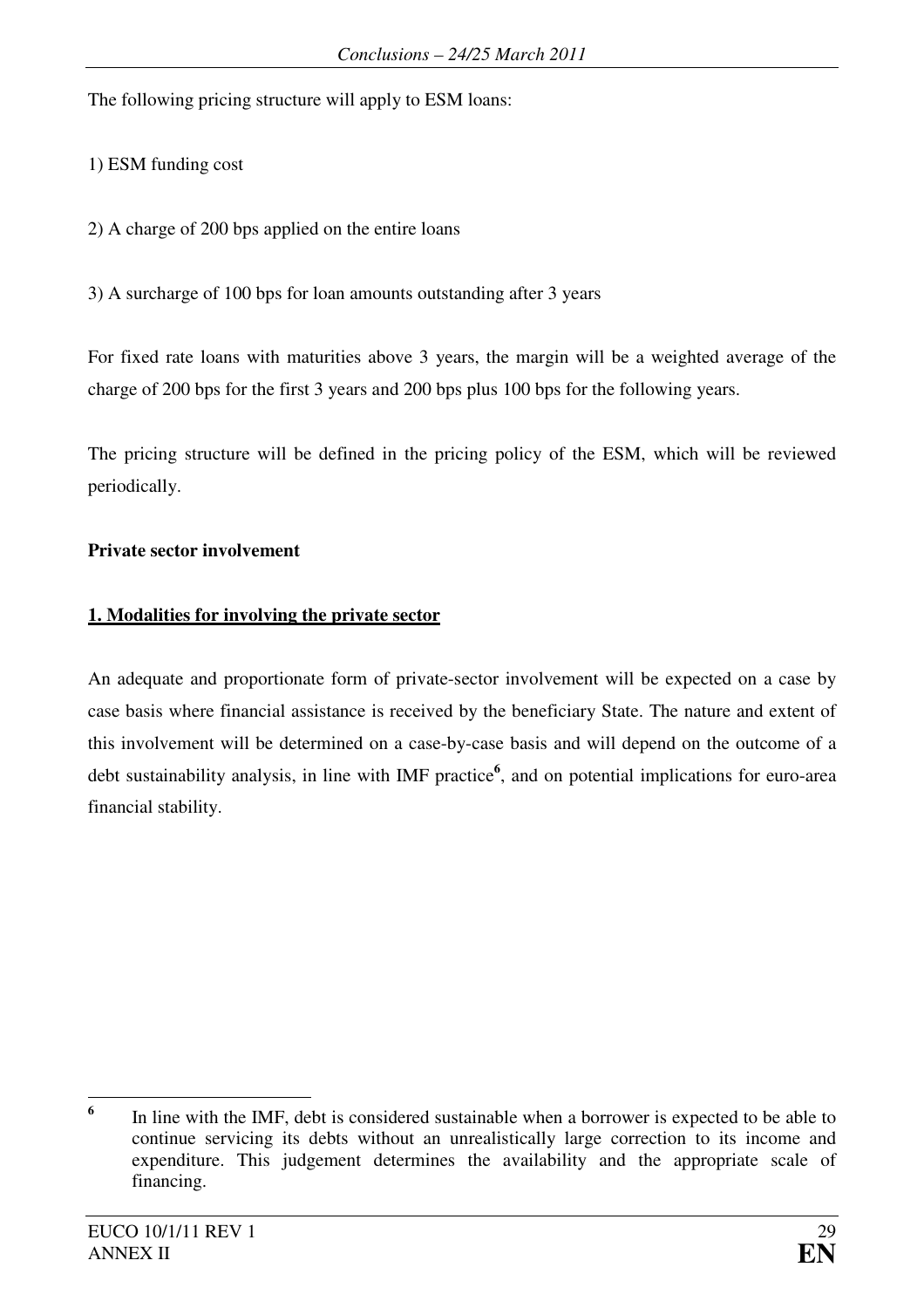**(a) If, on the basis of a sustainability analysis, it is concluded that a macro-economic adjustment programme can realistically restore the public debt to a sustainable path**, the beneficiary Member State will take initiatives aimed at encouraging the main private investors to maintain their exposures (e.g. a "Vienna Initiative" approach). The Commission, the IMF, the ECB and the EBA will be closely involved in monitoring the implementation of such initiatives.

**(b) If, on the basis of a sustainability analysis, it is concluded that a macro-economic programme cannot realistically restore the public debt to a sustainable path,** the beneficiary Member State will be required to engage in active negotiations in good faith with its creditors to secure their direct involvement in restoring debt sustainability. The granting of the financial assistance will be contingent on the Member State having a credible plan and demonstrating sufficient commitment to ensure adequate and proportionate private sector involvement. Progress in the implementation of the plan will be monitored under the programme and will be taken into account in the decision on disbursements.

In negotiating with creditors, the beneficiary Member State will adhere to the following principles:

- o *Proportionality:* the Member State will seek solutions proportionate to its debt sustainability problem.
- o *Transparency*: the Member State concerned will engage in an open dialogue with creditors and share relevant information with them on a timely basis.
- o *Fairness:* the Member State will consult creditors on the design of any rescheduling or restructuring of public debt with a view to reaching negotiated solutions. Measures reducing the net present value of the debt will be considered only when other options are unlikely to deliver the expected results.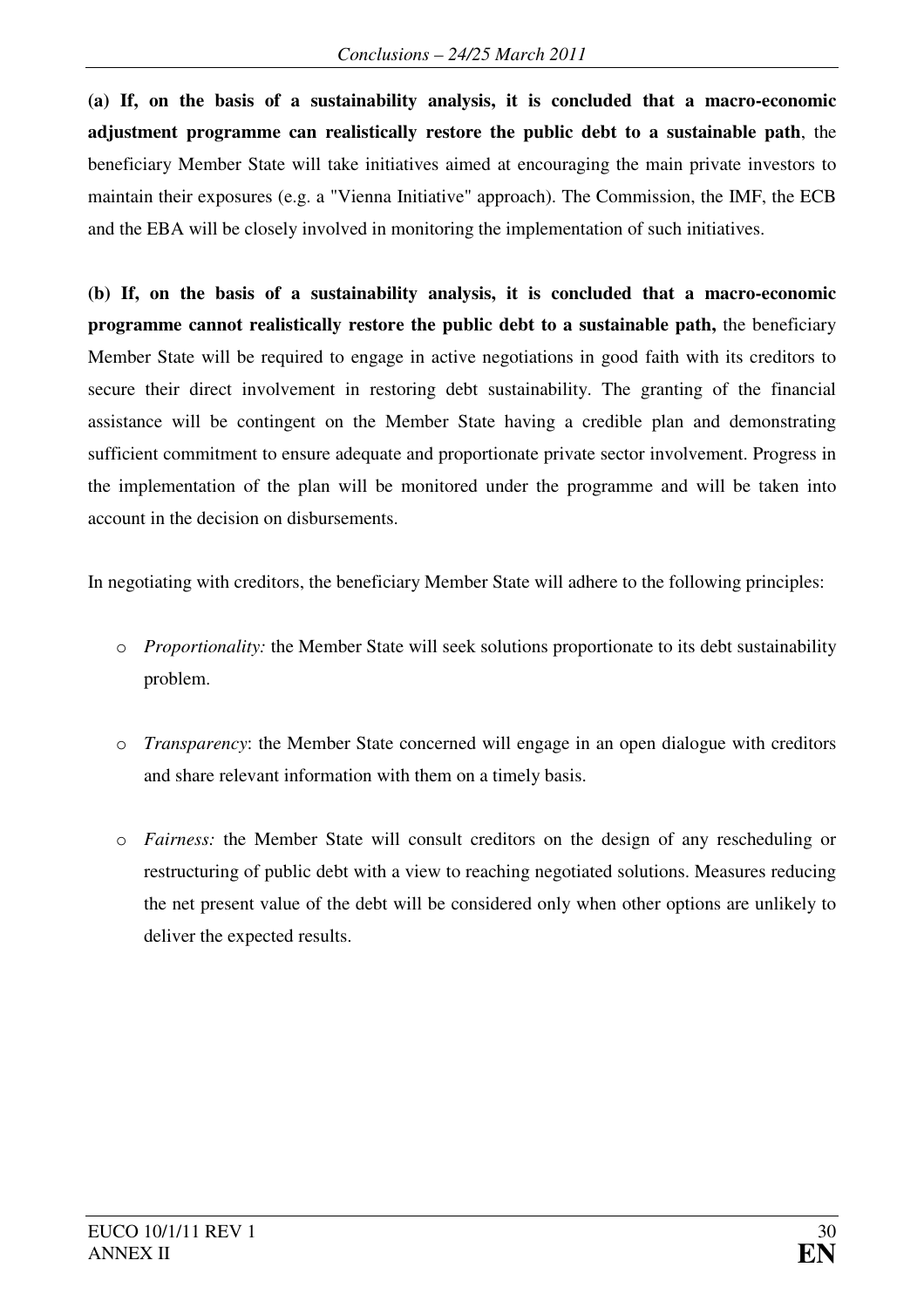o *Cross-border co-ordination:* the risk of contagion and potential spill over effects on other Member States and third countries will be duly taken into account in the design of measures to involve the private sector. The measures taken will be accompanied with a proper communication by the Member State concerned aimed at preserving the financial stability of the Euro Area as a whole.

# **2. Collective Action Clauses**

Collective Action Clauses (CACs) will be included in all new euro area government securities, with maturity above one year, from July 2013. The objective of such CACs will be to facilitate agreement between the sovereign and its private-sector creditors in the context of private sector involvement. The inclusion of CACs in a bond will not imply a higher probability of default or of debt restructuring relating to that bond. Accordingly, the creditor status of sovereign debt will not be affected by the inclusion of CACs.

The main features of the CACs will be consistent with those commonly used in the US and the UK markets since the G10 report on CACs. CACs will be introduced in a way which preserves a level playing field among euro area Member States. This implies the use of **identical and standardised clauses** for all euro area Member States, harmonised in the terms and conditions of securities issued by the Members States. Their basis will be **consistent with the CACs that are common in New York and English law**.

CACs will include an **aggregation clause**, enabling a super majority of bondholders across multiple bond issues subject to such a clause and subject to the law of a single jurisdiction to include a majority action clause where the needed majority of creditors for the restructuration would not be attained within a single bond issue. **Appropriate representation** will be put in place. Most important issues – the reserve matters – (e.g. key payment terms, conversion or exchange of bonds) will be decided with a larger **majority** than non-reserve matters. Appropriate **quorum** requirements will apply. Changes agreed by the relevant majorities are binding on all bondholders.

An appropriate **disenfranchisement** clause will apply to ensure a proper voting process. Appropriate clauses to prevent disruptive legal action will be considered.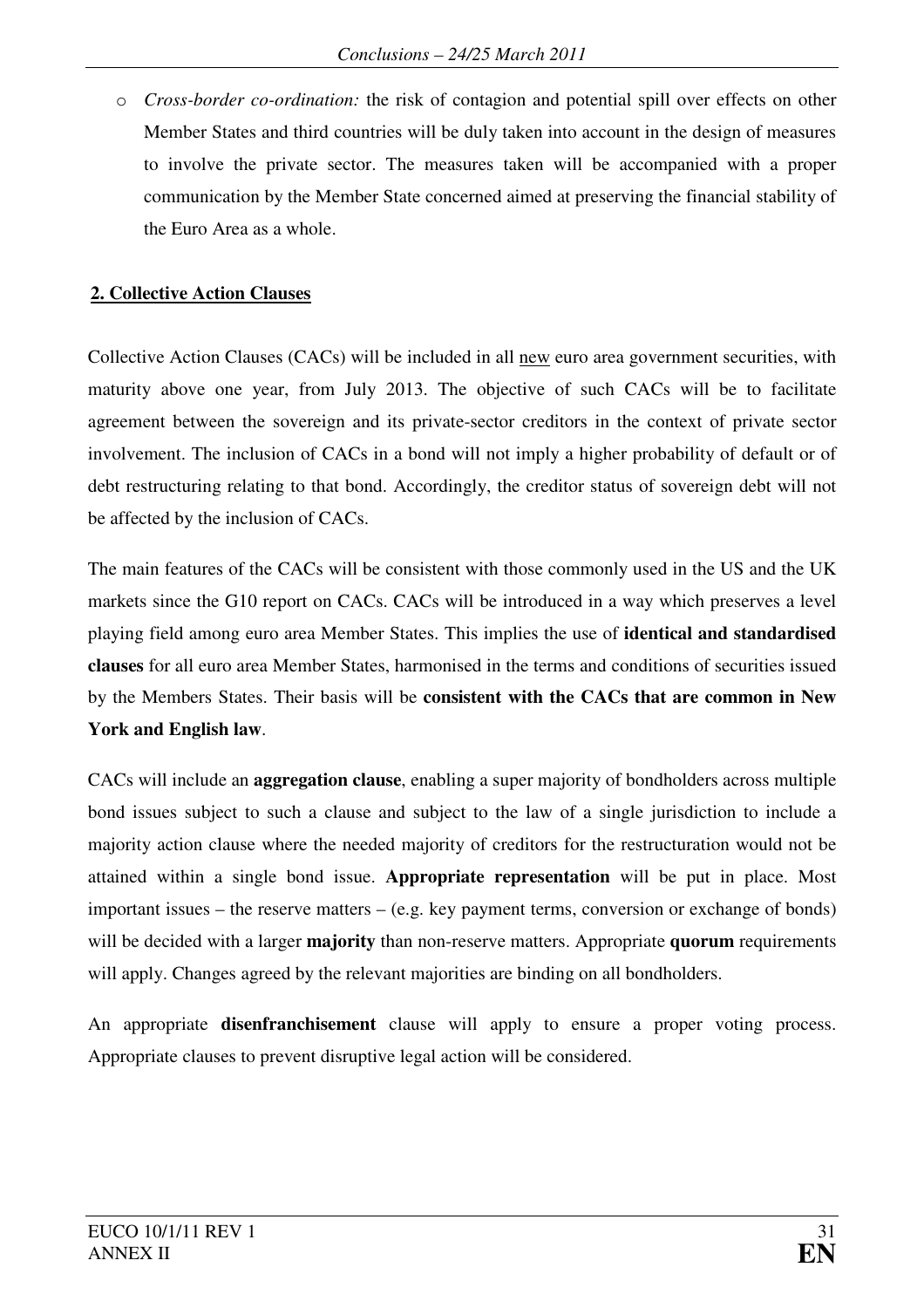CACs will be introduced in a standardised manner, which ensures that their legal impact is identical in all euro-area jurisdictions and so preserves a level playing field among euro-area Member States. The euro area Member States will adopt the necessary measures to give effect to the CACs.

Euro area Member States will be allowed to continue to "tap" outstanding debt without CACs under pre-determined conditions after June 2013 in order to preserve the necessary liquidity of old bonds and to give sufficient time to euro area Member States to create, in an orderly fashion, new bonds on all benchmark maturities. The detailed legal arrangements for including CACs in euro-area government securities will be decided on the basis of work to be undertaken by the EFC Sub-Committee on EU Sovereign Debt Markets, following appropriate consultation with market participants and other stakeholders, and be finalised by the end of 2011.

## **3. Preferred Creditor Status of the ESM**

Like the IMF, the ESM will provide financial assistance to a Member State when its regular access to market financing is impaired. Reflecting this, Heads of State or Government have stated that the ESM will enjoy preferred creditor status in a similar fashion to the IMF, while accepting preferred creditor status of IMF over ESM.

This shall be effective as of 1 July 2013 without prejudice to the terms and conditions of any other agreement provided under the EFSF and the Greek facility.

# **Transitional arrangements between EFSF and ESM**

As originally foreseen, the EFSF will remain in place after June 2013 so as to administer the outstanding bonds. It will remain operational until it has received full payment of the financing granted to the Member States and has repaid its liabilities under the financial instruments issued and any obligations to reimburse guarantors. Undisbursed and unfunded portions of existing loan facilities should be transferred to the ESM (e.g. payment and financing of instalments that would become due only after the entry into force of ESM). The consolidated EFSF and ESM lending shall not exceed  $\epsilon$  500 bn.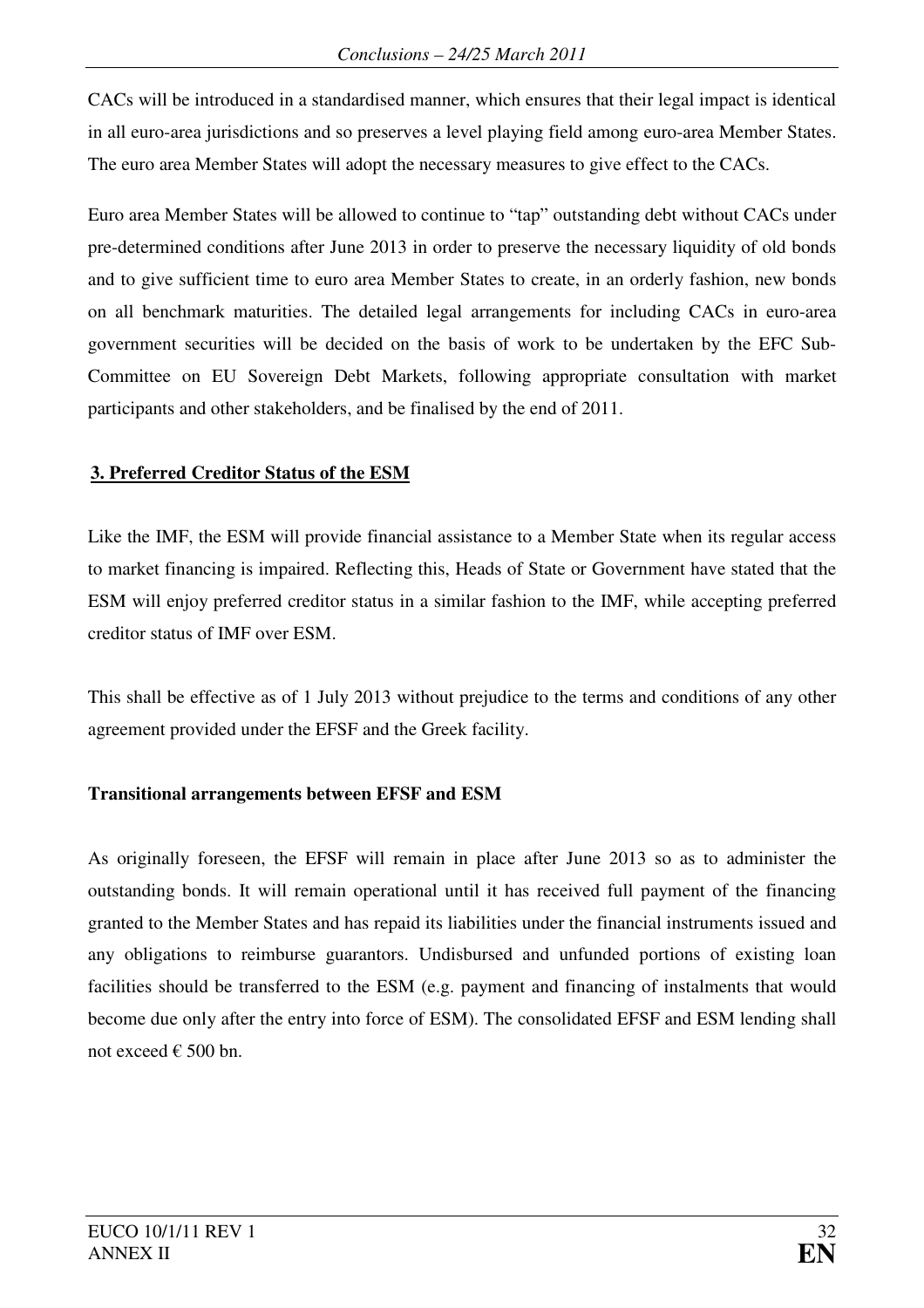To ensure a smooth transition from the EFSF to the ESM, the CEO of the EFSF will be tasked with the practical preparation of the establishment of the ESM. He will regularly report on the progress made to the Eurogroup Working Group.

## **Participation of the non euro area Member States**

Non euro area Member States can participate on an *ad hoc* basis alongside the ESM in financial assistance operations for euro area Member States. If non-euro area Member States participate in such operations, they will be represented in the relevant meetings of the ESM boards that will decide on the granting and the monitoring of the assistance. They will have access to all relevant information in a timely manner and be appropriately consulted. The euro area Member States will support equivalent creditor status of the ESM and that of other Member States lending bilaterally alongside the ESM.

## **Dispute settlement**

If a dispute arises between a euro area Member State and the ESM in connection with the interpretation and application of the treaty establishing the ESM, the Board of Governors will decide on this dispute. If the Member State contests this decision, such dispute shall be submitted to the European Court of Justice in accordance with Art. 273 TFEU.

With regard to the relationship between the ESM and third parties, the applicable governing law and jurisdiction will be dealt with by the legal and contractual documentation which will then be put in place between the ESM and those third parties.